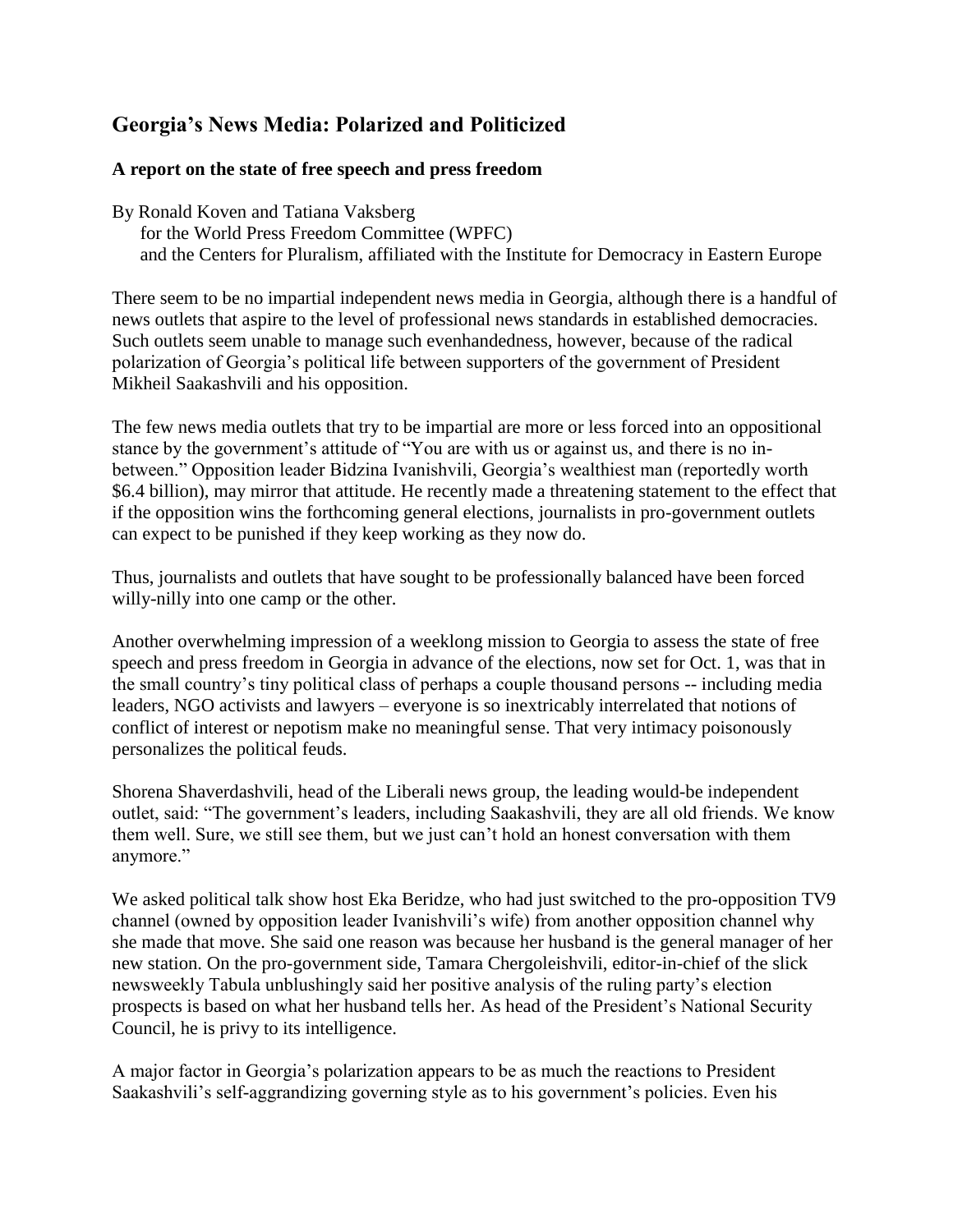opponents admit that in the first years in power after the "Rose Revolution" of 2003, his government did much to reform Georgian society – rooting out pervasive petty police corruption and bribe-taking and eliminating routine bureaucratic red tape that made a hassle of the daily life of ordinary citizens.

We spent a full week, 30 July-5 August, conducting detailed interviews with some 25 editors, journalists, academic journalism teachers, Georgian NGO activists, and foreign NGO and diplomatic observers. (See list of interviewees, Annex 1.) We concentrated our interviews in the capital of Tbilisi, home to a third of Georgia's population of 4.5 million. But we also visited a provincial radio-TV in Gori, hometown of Georgia's best-known son, Stalin, and a frontline outpost in the 2008 war with Russia over the breakaway region of South Ossetia.

We undertook our mission for the Centers for Pluralism, affiliated with the Institute for Democracy in Eastern Europe, and the World Press Freedom Committee. But our conclusions are our own and do not necessarily reflect those organizations' views.

To understand the context of our findings, it should be noted that the outcome of the Oct. 1 parliamentary elections seems uncertain. An opposition victory in a free and fair vote seems quite possible. There have been several very contradictory public opinion polls.

There has been a major struggle over the public's access to TV news -- by all accounts, the main source of information for some nine-tenths of the population, especially in the provinces. Print press circulations are tiny and seem to have limited influence beyond the political class itself. Thus, the major politico-media story of recent weeks has been three governmental seizures of up to 100,000 satellite dishes that pro-opposition cable TV outlets were preparing to distribute nationally to get their messages across beyond the capital. The government justified those seizures on grounds that the dishes to be given out for free or on a very cheap subscription basis were illegal vote-buying, under Article 160 of the penal code – a view contested by independent NGOs and the media outlets trying to provide balanced coverage. The Tbilisi City Court upheld the seizures, ruling in favor of a finding by the State Audit Office that the dishes were votebuying by opposition leader Ivanishvili and fining him more than the equivalent of \$75 million (halved on appeal) – an outcome that Georgian lawyers say is typical in a judicial system with no independent courts. There are plans to appeal the case to the European Human Rights Court in Strasbourg.

It is also hard to assess the general population's perception of the state of the economy. Tbilisi is full of high-profile new construction with striking, sometimes questionable, modern architecture sponsored both by government and private sources. One of the most prominent buildings is a gleaming new central Orthodox basilica funded by opposition leader Ivanishvili when he still backed President Saakashvili. Yet, despite all the glittering new buildings, visits we made to Tbilisi's huge flea market showed that there is a very large underclass trying to survive by selling very poor goods, lots of them obviously family possessions. (Per capita income was nearly \$5,000 in 2011, according to the World Bank. Eastern Georgia, centered on the capital, is more prosperous than western Georgia.)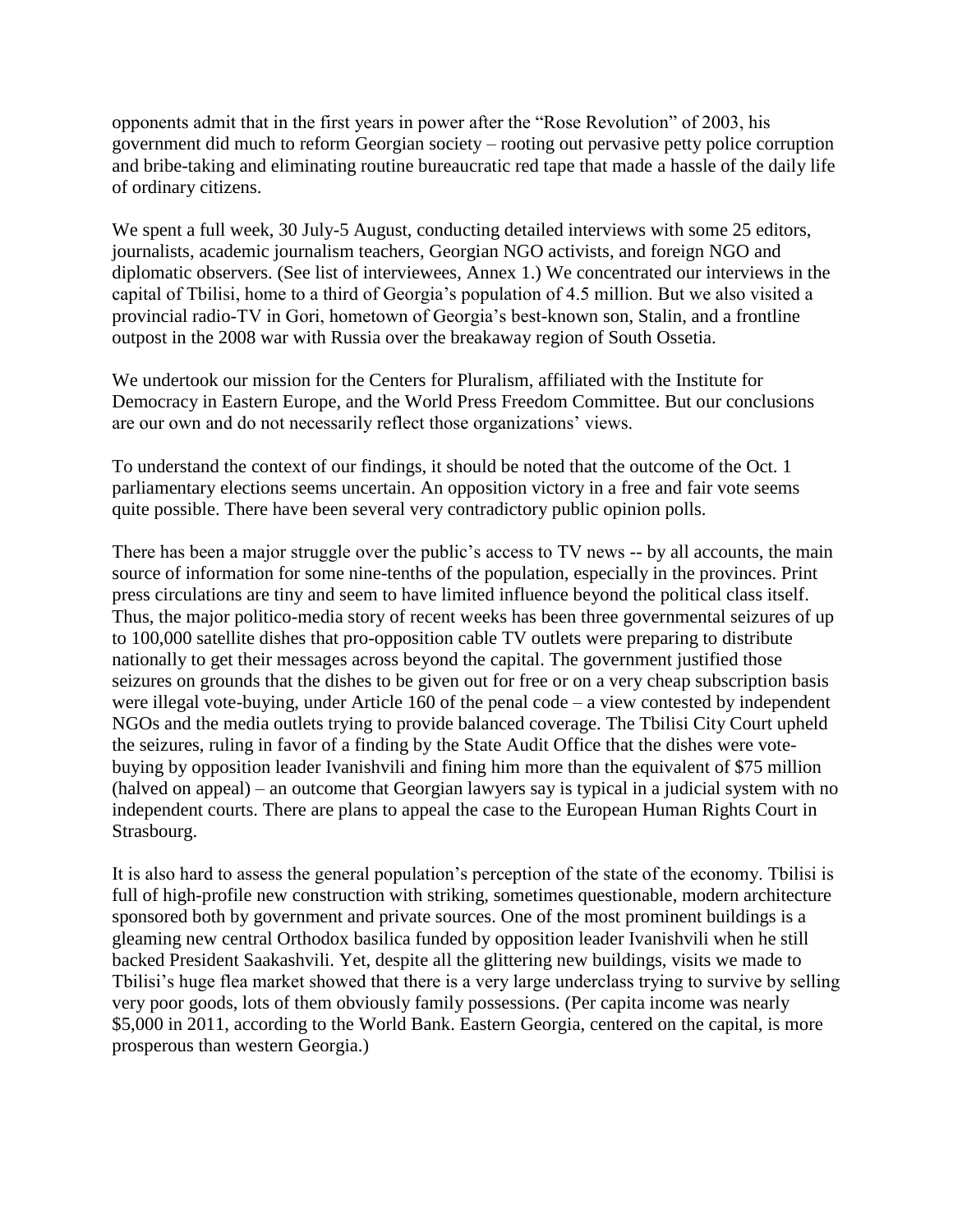Another major source of tension in Georgian society, clearly reflected in the media, is the role of the Orthodox Church, to which 84% of the population belongs, at least nominally. President Saakashvili is known to be secular and reputedly anti-clerical, but he has been wooing church authorities, while tolerating strong criticisms of the clergy on the public TV channel. The religious tensions seem linked to a widely held perception that Georgia's Orthodox Church remains very close to neighboring Russia's Orthodox Church, despite Georgia's recent war with a Russia, whose government dotes on its clerical alliance. A number of interlocutors said that criticism of the Georgian Orthodox Church is the main taboo for the media, yet such criticisms crop up regularly in media commentary.

Our contacts with ordinary Georgians showed that there is clearly a strong revival of religious practice. Political talk show host Davit Kikalishvili on Georgia's leading TV channel, progovernment Rustavi 2, says criticism of the Orthodox Church is justified for corruption, penetration by Soviet-era KGB agents, and for being generally out of touch with the evolution of society. But he says he avoids the subject because "there are several very religious persons on my staff; I don't want problems with them." Yet, another talk show host, David Paitchadze of Georgian Public TV, says he prides himself on providing a platform for critical views of the Church.

The press includes a xenophobic fringe, led by the chauvinistic weekly Asaval-Dasavali, whose main target is the Armenian minority of about 6%. Neighboring Armenia is a traditional rival, whose historic relationship with Russia as its protector has elicited popular paranoia. But more traditional hate themes like anti-semitism are not expressed in Georgia's xenophobic press, according to our interlocutors. Liberali editor Shaverdashvili says the government is very adept at exploiting the ambient xenophobia.

Surprisingly, media allegations of high-level corruption connected to the numerous public works projects are not taboo. There has been much media and political criticism of President Saakashvili's costly transfer of the national parliament from Tbilisi in the west of Georgia to Kutaisi, the centrally located second largest city, over three hours away via a sinuous mountain road. Saakashvili presents this as a decentralizing measure, restoring regal functions to the 12th Century capital, where he recalls that his distant predecessor, King David the Builder, established the seat of a united Georgia. Analysts we consulted noted that the move also draws Parliament away from the modern capital of Tbilisi, home to the core of the President's political and media opposition. Editors of Tbilisi's economically weak print outlets say they will have serious trouble sending reporters to cover the distant Parliament and that the new building's press facilities are far less convenient than before – deliberately so.

Official secrecy over the cost of the futuristic parliament, designed by a Spanish architect with an overarching Star Trek-style glass bubble dome, illustrates how the authorities ignore the country's laws when it suits them. Editors said the press finally managed to get a realistic estimate of the costs of over \$100 million (more than doubling the \$37 million first bruited by parliamentary sources) but that attempts to pin them down through Georgia's Freedom of Information law were ignored -- as are Georgia's other good free speech/press freedom laws and constitutional guarantees when the government finds them inconvenient. (See Annexes 3/4, relevant Constitutional provisions and the Freedom of Expression Law.) The FOI law provides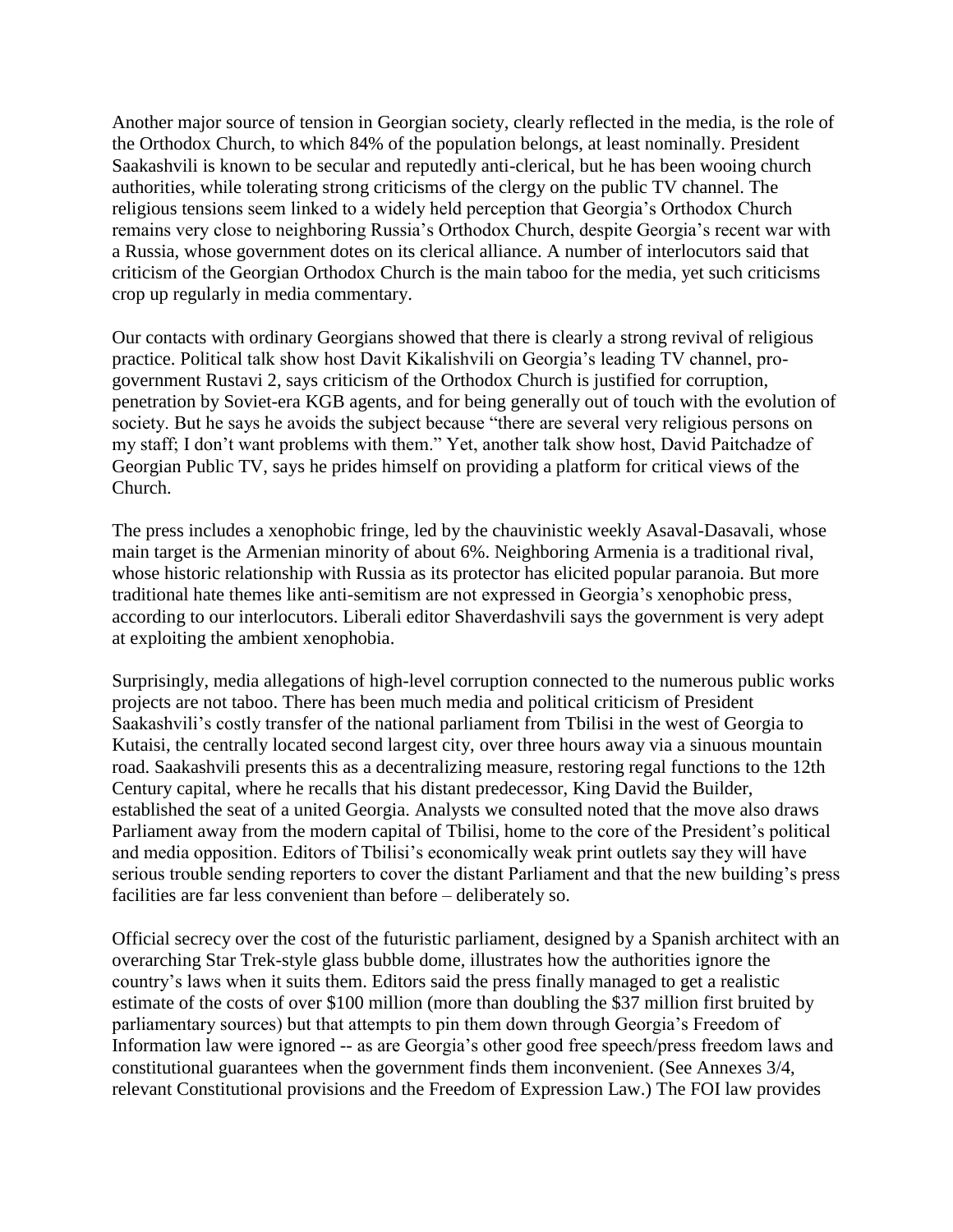that requests must be met within a week. But the new parliament building was financed by a presidential fund whose operations the government holds secret. The construction contract went to Magi Style, a building company controlled by the Chairman of the Georgian National Communication Commission, Irakli Chikovani, and the head of the dominant TV advertising production firm, Giorgi Gegeshidze.

Perhaps in part in response to international pressures in a country that belongs to the democratic club of the Council of Europe and aspires to membership in the European Union and NATO, the official rhetoric of democracy is well-honed. But democratic practices are either ignored or poorly understood in a country subjected for centuries to Tsarist and Soviet authoritarianism.

The government has been experimenting with "soft authoritarianism," according to journalism teacher Nino Daniela. Journalists are not jailed nowadays, but they are harassed and routinely denied access to public events like President Saakashvili's provincial political rallies. (Lack of a "sunshine" law making open public access to meetings of governing bodies the norm is the major hole in the panoply of Georgia's formally exemplary freedom of expression legislation, says Lia Chakhunashvili, deputy chief of IREX Georgia.) Journalists complain of police manhandling and of being surrounded by mysteriously organized flash mobs of ten or a dozen young men who prevent coverage with persistent harangues of hostile questions about their professional qualifications. Editors say tax audits of publishing houses regularly follow articles the government deems unfriendly.

It is not at all clear that an opposition-led government would create a better atmosphere than today's for news media. When we asked Rustavili 2's Kikalishvili what he thinks would happen to him if the opposition wins, he unhesitatingly said, "I'll lose my job." By contrast, when we asked the same question of Ilia Kikabidze, Director of Maestro TV, the leading opposition cable channel, he said the station, now losing money and heavily subsidized by private donors to survive, would become very prosperous.

Ivanishvili was recently quoted addressing pro-government journalists: "It is my request and public demand to you to change your position until after the election and carry out your duties appropriately. Do not take part in violence and be objective. If not, when we come to power, it will be difficult for you to keep your place in society since Georgians already feel frustration with many journalists."

Another sensitive topic for the media has been the widespread view that Saakashvili recklessly provoked Russia into Georgia's militarily disastrous war over South Ossetia (called Tskinvali by the Georgians) – a subject of hot public debate. Russian President Vladimir Putin may have unwittingly given Saakashvili an electoral boost when he recently admitted offhandedly that he had planned the war all along.

The accusation that opposition leader Ivanishvili is a Russian puppet is another major sensitive media topic. His fortune is based on a 1% ownership of Gazprom, Russia's governmentcontrolled energy monopoly, and other Russian properties. He gave up his Russian citizenship to conform with Georgian law and has been selling off his Russian holdings (on suspiciously favorable terms, pro-government media say). In his public pronouncements, he says he will work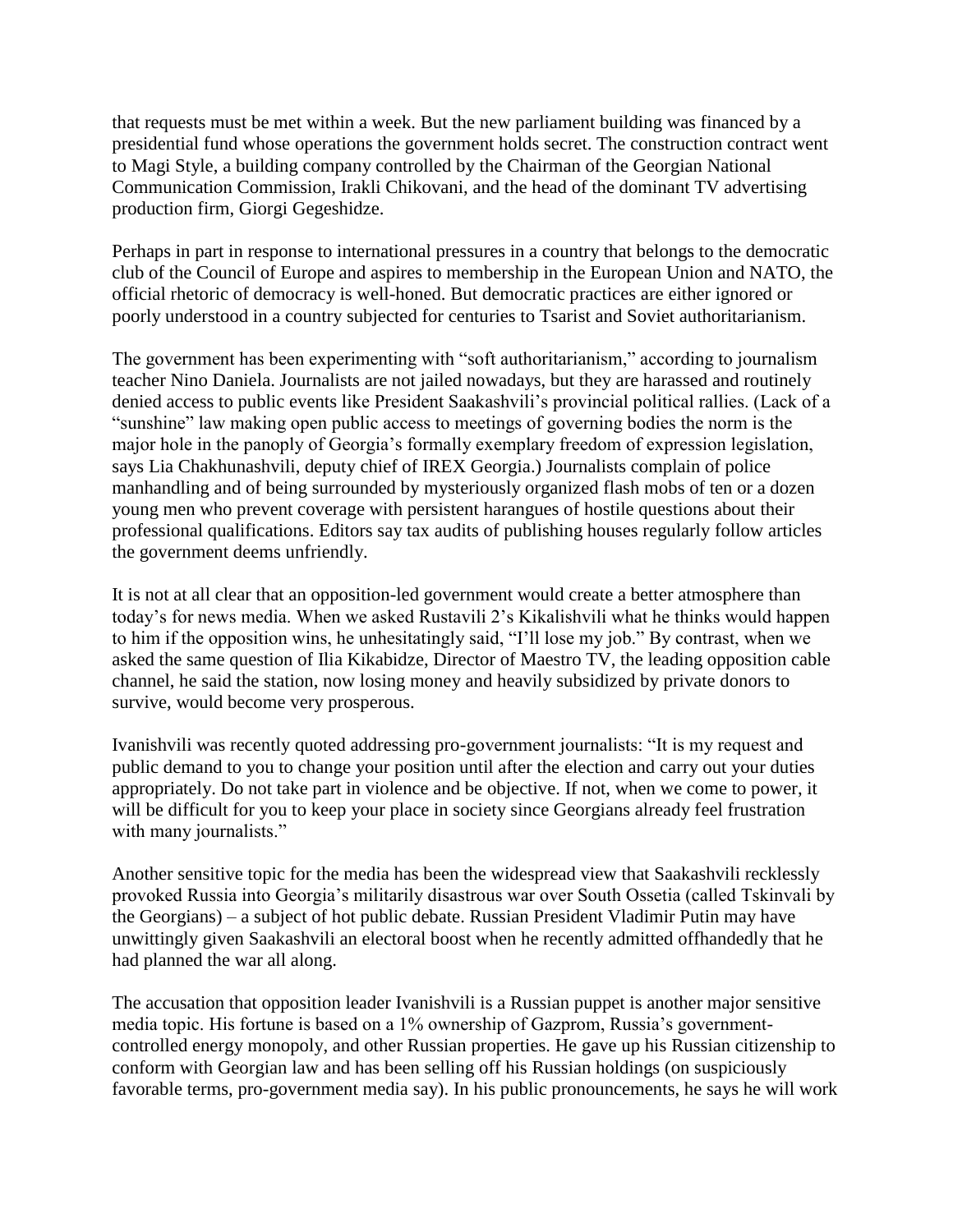to get back South Ossetia and Abkhazia, the other Russian-backed breakaway province, but he also stresses that he is better placed to deal with Russia than Saakashvili. Ivanishvili's creation of a coalition of six parties, called the Georgian Dream, was a major feat. Yet, it is not altogether clear what holds its member groups together besides rejection of Saakashvili.

Observers contend that the weakness of independent print press is at least partly because of government intimidation of businesses tempted to advertise -- and to the breakdown of the postal distribution system since Soviet times, when mail subscriptions were a major source of circulation. The government could surely fix that breakdown if it had any interest in helping circulation. By banning street hawking of newspapers away from official kiosks owned by businesses close to the government, the authorities have shown they have no interest in helping the print press that way. According to George Tevdorashvili, editor of one of Georgia's largest circulation publications, the weekly Kviris Palitra, President Saakashvili has in fact publicly discouraged government offices from buying the press, which he says he does not read. He has said three times in the past 18 months that subscriptions at public expense are unnecessary. Tevdorashvili says official subscriptions were canceled and that there has been a general circulation decline of 35%.

Print press wages are low. The journalists trade union is seen as weak and as an official puppet. There are a number of university journalism training programs -- generally considered poor or irrelevant. The main state university has some 600 journalism students, for whom there are only a handful of media job openings.

Attempts to create a self-regulatory system to promote professional standards have produced limited results. Only 213 journalists are listed as adhering to a two-year-old group that produced a widely touted Georgian Charter of Professional Ethics. (See the Charter text, Annex 5.) Journalists join the Charter group on a personal basis and agree to accept a complaints procedure that has adjudicated 13 cases in the past year, censuring the journalists in six of them. The individual membership approach was instituted after an earlier self-regulatory press council was abandoned because too many publications rejected it.

Journalistic critics of the government acknowledge a major step forward came with promulgation of a "must-carry" law making it mandatory for all cable TV services to offer all competing outlets for the 60 days before elections. This went into effect Aug. 5, in advance of the vote of Oct. 1. Georgian observers say it was a positive government concession to international insistence but needs to be extended beyond election periods. Opposition TVs and cable operators complain that previously all kinds of strong and effective commercial and political pressures were applied to dissuade service providers from carrying channels unlinked to the government.

The three main TV channels, favorable to the government and cornering most of the viewership, are:

1) Georgian Public Television. The consensus is that, while its news is clearly pro-government, it takes some care not to appear excessively partisan. Its signal reaches 82% of the population, according to a Transparency International Georgia study.

2) Imedi, owned 45% by Georgy Arveladze, a former chief of President Saakashvili's staff and former Economic Development Minister, through companies in the British Virgin Islands and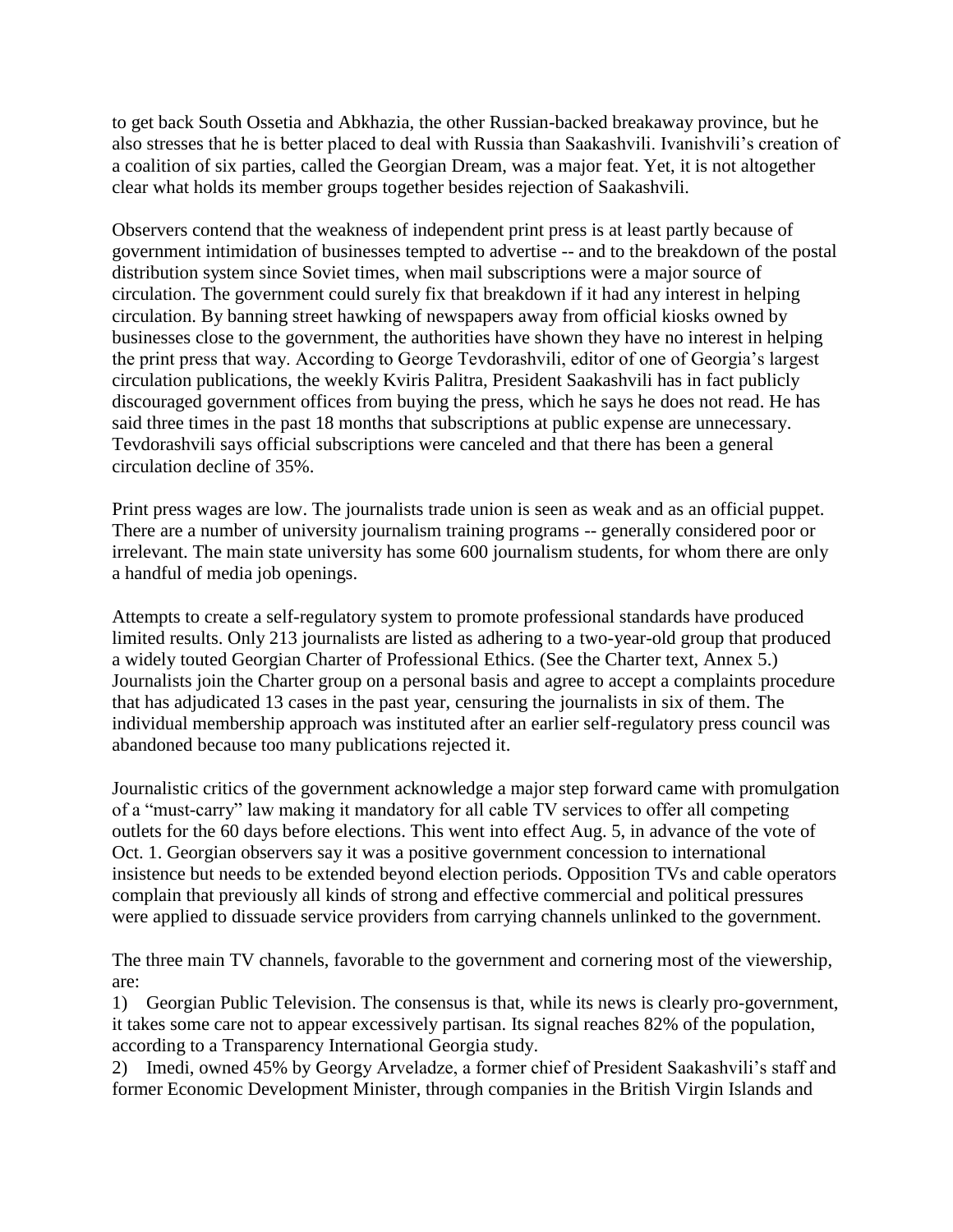Panama, until offshore ownership was banned last year. Imedi reaches 96% of households, says TI Georgia. It is considered the most partisan of the top three and is notorious for a false broadcast in March 2010 featuring a Russian tank invasion of Tbilisi and a report of Saakashvili's assassination. Arveladze defended the program as a "joke" (along the lines of Orson Welles famous 1930s radio account of an alien invasion from Mars) meant to warn viewers of the ongoing Russian threat.

3) Rustavi 2, considered the most popular channel, also has a 96% footprint. It was formally owned by companies registered in the British Virgin Islands and the Marshall Islands until the law required Levan Karamanishvili. whose family is close to President Saakashvili, to reveal his 90% ownership late last year. He is a world class champion poker player.

Tatiana Vaksberg monitored and compared the main evening news programs of those three principal channels for Friday, Aug. 3. She found that they run near identical news reports, dominated by the talking heads of government leadership and that the journalists covering the news have apparently abdicated their professional news selection and presentation roles to Georgia's political chiefs. (See her detailed findings, Annex 2.)

The TV advertising sales market is monopolized by General Media, a company that services the two leading pro-government private channels, Imedi and Rustavi. They agreed to limit their competition for ads by patronizing the same firm. It is led by a businessman close to the government, David Kezerashvili, a former Defense Minister (2006-2008) under President Saakishvili.

TV accounts for 78% of all advertising in Georgia and this is soaked up by General Media's two principal clients. Public Broadcasting carries no commercial advertising.

Rustavi 2's Kikalishvili says that to prosper, a TV company must be close to the government. Those who are not are "loyal to the opposition," he says. "I can't say that any television company could be independent; there is no market to support that." It may be a "fault" to be loyal to the government, but there is :no choice,: he says. "We are living in a bad period." He says his channel does carry critical statements by opposition leaders but that the journalists "try not to be critical."

"We lost our objectivity in the Rose Revolution [that brought Saakashvili to power in 2003]. We were on the side of the revolution," he says.

Speaking of outlets that feed documentaries to the channels identified with the opposition, like Studio Monitor, he says he is glad they exist but that they have surrendered to the fashion to oppose the government and need to be more professional.

He says the least partisan major outlet is public TV but that it does not attract the best talents because it pays two to three times less than the main private outlets.

There is another pro-government private channel, Real TV, seen as the most partisan of all. It has a relatively small audience.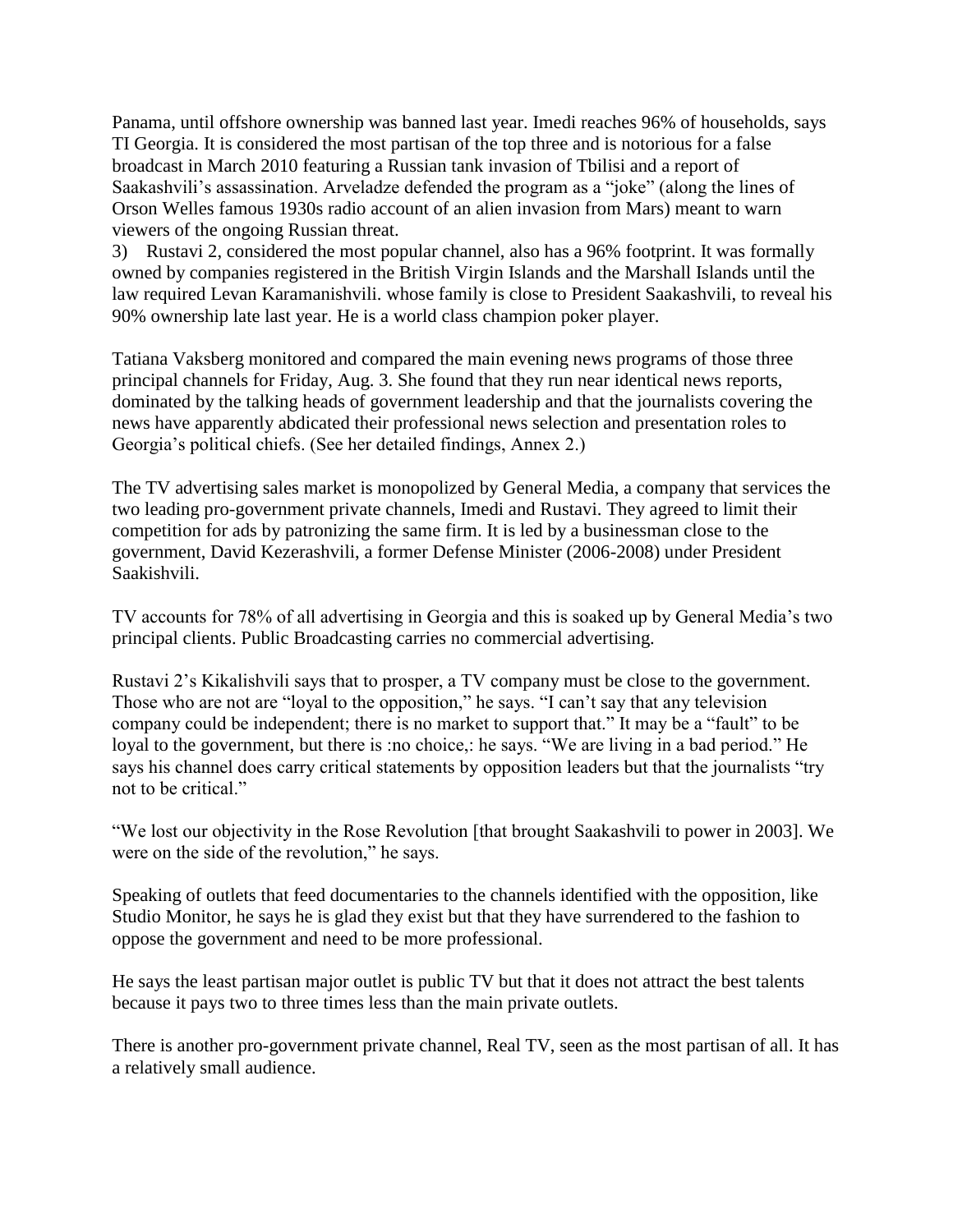Public Broadcasting has a Russian-language channel, PIK-TV (Perviy Kavkazskiy), that reaches the Russian Federation's northern Caucasus republics, Georgia's breakaway provinces of Abkhazia and South Ossetia, and the neighboring Trans-Caucasian countries of Armenia and Azerbaijan. Also beamed into central Russia by satellite and YouTube, it reputedly encourages opposition to the Putin government. The Georgian Orthodox Church has a channel, Ertsulovneba.

The main opposition channels are:

1) Maestro, available only via cable or satellite. Thanks to US and European diplomatic pressures it was finally authorized to broadcast as a news channel in late 2009, after two years of bureaucratic resistance. The principal funder is Maka Asatiani, wife of Kote Gogelia, a Swissbased Georgian businessman with interests concentrated in Russia. He has been active in the Georgian opposition. Maestro Director Ilia Kikabidze says Ms. Asatiani contributes several hundred thousand dollars monthly for operating expenses. She owns 25% of Maestro. 2) TV9, created in April 2012. Its 80% owner is Ekaterine Khvedlidze, the wife of opposition leader Ivanishvili. Its staffers say their ambition is to become a 24-hour news channel modeled on CNN. They complain about the poor quality of their equipment because, they allege, when they imported items from abroad they were damaged in customs.

3) Kavkasia, with a terrestrial broadcasting authorization for the capital region, reportedly now watched by 19% of its potential audience, according to a study by the National Democratic Institute. Nearly 40% of Kavkasia's recent advertising revenue was from the Georgian Dream coalition, according to Transparency International.

Aside from the cable operator Global TV, 67%-owned by opposition leader Ivanishvili's brother Alexander and whose operations have met numerous official obstacles, most of Georgia's 70 (mostly local) cable TV service providers had refused to carry Maestro or TV9 until the "mustcarry" rules went into force.

Zurab Bazlidze, the marketing chief of Global TV says that in his nearly 20 years in the media business he has never seen so much political pressure. Major problems started after the 2008 war with Russia over South Ossetia, he says, when there was heavy pressure to drop foreign TV services such as BBC, CNN, Deutsche Welle and Euronews. Russian outlets were switched off then.

On Oct. 15 last year, he says, subscribers called to say the Global TV signal had been switched off. In the second largest city of Kutaisi, its broadcast facility was surrounded by Interior Ministry security men, the power was cut off, and the staff was blocked from going to work. Bazlidze says several local distribution facility managers called to cut their contracts and asked Global TV not to appeal to the courts because they felt threatened.

Opposition TVs depend to a large extent for original investigative documentary reporting on Studio Monitor, a small, dedicated independent production team that provides its programs for free. It is supported by foreign NGO and foundation grants. Studio Monitor provides a fortnightly program to Maestro. Originally, Monitor programs could be seen only as documentaries in movie houses. Monitor concentrates on exposing corruption, typically with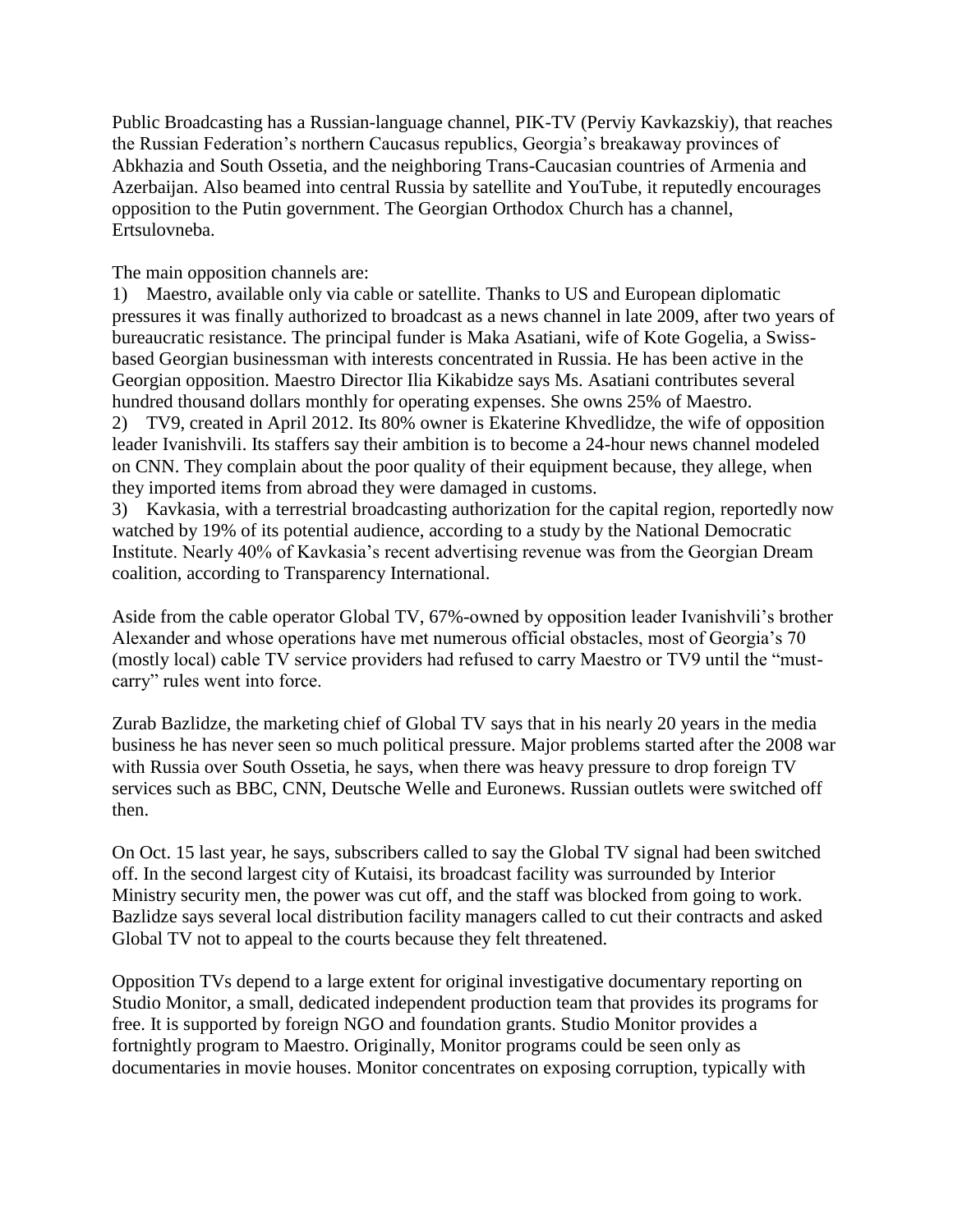three or four subjects of 15-20 minutes. In a recent competition, the top five of 35 entries were from Studio Monitor.

A paradoxical measure of their success may be that, the week before we met with them, they were burglarized under very suspicious circumstances. They had just moved their operations to a new flat in Tbilisi, and were hit within a week. The burglars apparently knew exactly what technical equipment to steal to hamper operations but left behind other items that should have been tempting to an ordinary burglar looking for things to sell.

Amongst recent subjects, Monitor has done pieces on Tbilisi city hall corruption, notably in a major reconstruction project to refurbish all the buildings on a historic city street. Another Monitor investigation exposed a parking racket in Tbilisi and resulted in arrests of the parking attendants. Monitor's strength is willingness to devote weeks, occasionally months to probing a subject. A freelancer who produces a program for Monitor is paid \$800. Monitor also encourages investigative reports by local regional outlets, recently sponsoring 24 provincial subjects, with funding by the Georgian branch of the US-funded IREX (International Research & Exchanges Board).

One of the Monitor team of 15 young journalists, Nana Naskidashvili, says reporters net \$560 monthly. She said she turned down a government public relations job at more than double the salary to continue to devote herself to journalism and that she makes ends meet by sharing an apartment with her brother.

Another similar documentary team, called Reporter, went out of action in 2009 when its chief, Vakhtang Komakhidze, felt so threatened that he sought and got political asylum in Switzerland. He attributed the threats to his reporting from South Ossetia. Officials reportedly alleged that he must be a foreign agent if he could work in South Ossetia.

There are also several local stations, including Trialeti in Gori. TV9 owns a 10% stake in it. As a condition of the TV9 investment of \$1 million, Trialeti carries TV9's main news program. A Transparency International study quoted a TV9 leader indicating that the opposition channel seeks similar deals with other regional stations.

Maestro Director Ilia Kikabidze told us that the authorities have tried to isolate regional stations and that a major reason is to prevent local outlets from passing news items about government provincial activities to national media.

The Director of the Gori station Trialeti, Badri Nanetashvili, alleges that local police have orders to follow him and his brother Jondo, who heads the station's larger holding company and that government representatives tell local businessmen not to advertise with Trialeti. The Director alleges that two policemen arrested his brother at a stoplight in front of the local government administration in October 2010 and knocked his head on the car, causing brain damage. Badri says a doctor who wrote up his findings after examining Jondo was fired the next day from his hospital and that Trialeti's attempts to get the policemen disciplined have been systematically hampered by local and national authorities. Badri said there have been other, recent police beatings of Trialeti journalists and that they regularly get telephone threats.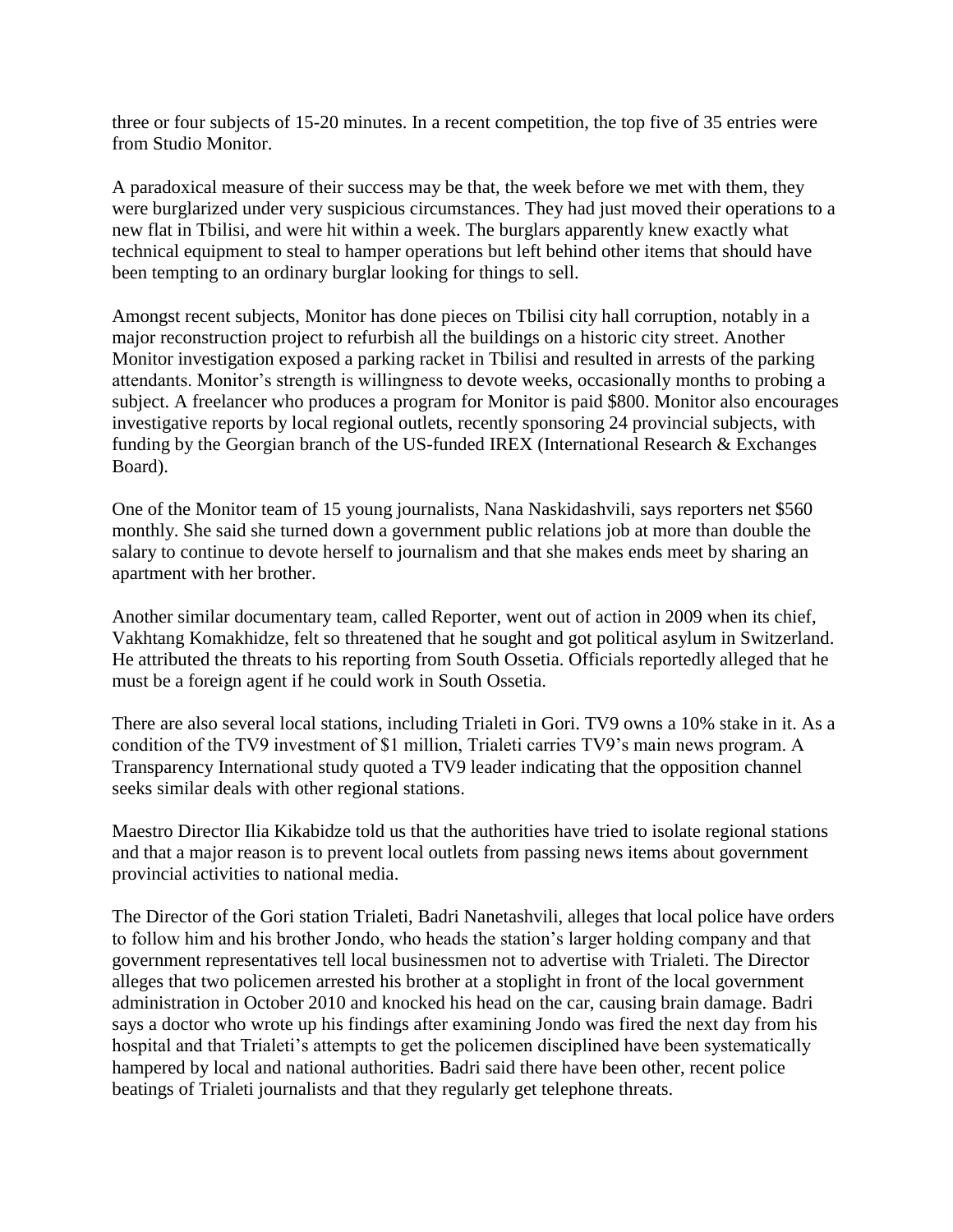He says Trialeti has been broadcasting since 1990 and can reach some 500,000 persons in a radius of 50 miles, including South Ossetia. The company manages to be profitable, he says, because it has diversified with movie houses, cafes and a radio station. It has eight local reporters and also broadcasts national news programs of Maestro and TV9, he says.

There are several good regional weekly newspapers, including Batumelebi in the western port city of Batumi and Guria News in Guria, says Transparency International's Georgia Program Manager Mathias Huter. He says Batumi police have allegedly used gay photos to try to blackmail local journalists.

Huter says the national print press is free but largely irrelevant, with the largest nongovernmental daily normally circulating about 4,000 copies.

Resonanci is the main independent daily newspaper, with Tbilisi-centered circulation of 5,000 to 10,000, depending on the day's news, according to its Editor-in-Chief, Lasha Tughushi. Others estimate its daily circulation at less than 4,000.

While the Nielsen rating system produces generally respected estimates of TV audiences, there are no reliable print circulation figures – another major obstacle for advertising sales. Tughushi describes his paper's stance toward the government as "critical but balanced." But it is seen by the government as an opposition paper. Created in 1990, it is nevertheless a stable feature of the Georgian news media scene. Tughushi has been the editor since 1995. He says he has 25 journalists.

The main independent weekly is Liberali. It gave up in January on producing the printed magazine, which had a circulation of 3,000, according to its hard-driving chief, Shorena Shaverdashvili. It now supplies 14,000 copies weekly to seven regional outlets as a free eightpage supplement and is also produced as a magazine on-line, a growing form of news distribution in Georgia. Shaverdashvili says moving from the printed magazine to the newspaper supplement format cut printing costs about 80%. The Liberali group, with 50 staff journalists (10 for the weekly) also includes a radio station and a monthly lifestyle magazine, Hot Chocolate (circ. 3-5,000), that aims to be a cross between Vanity Fair and The New Yorker, minus their political coverage. By steering largely clear of politics, it manages to sell advertising. But, its chief said, the group still depends on grants, mainly from IREX and the Soros foundation.

Media advocate Nino Daniela recalled that Liberali attracted only one advertiser when it offered space for free, while the first edition of its pro-government rival, Tabula, ran 16 ad pages in its first edition in March 2010.

Tabula editor, 37-year-old Tamara Chergoleishvili, is a lawyer who has done long stints at the US Justice Department and the Council of Europe in Strasbourg. She says her handsome magazine has  $20,000$  circulation  $-4,000$  through kiosk sales and 16,000 distributed free through cable TV providers. She says she has no hesitation saying her free market-oriented magazine is also pro-government.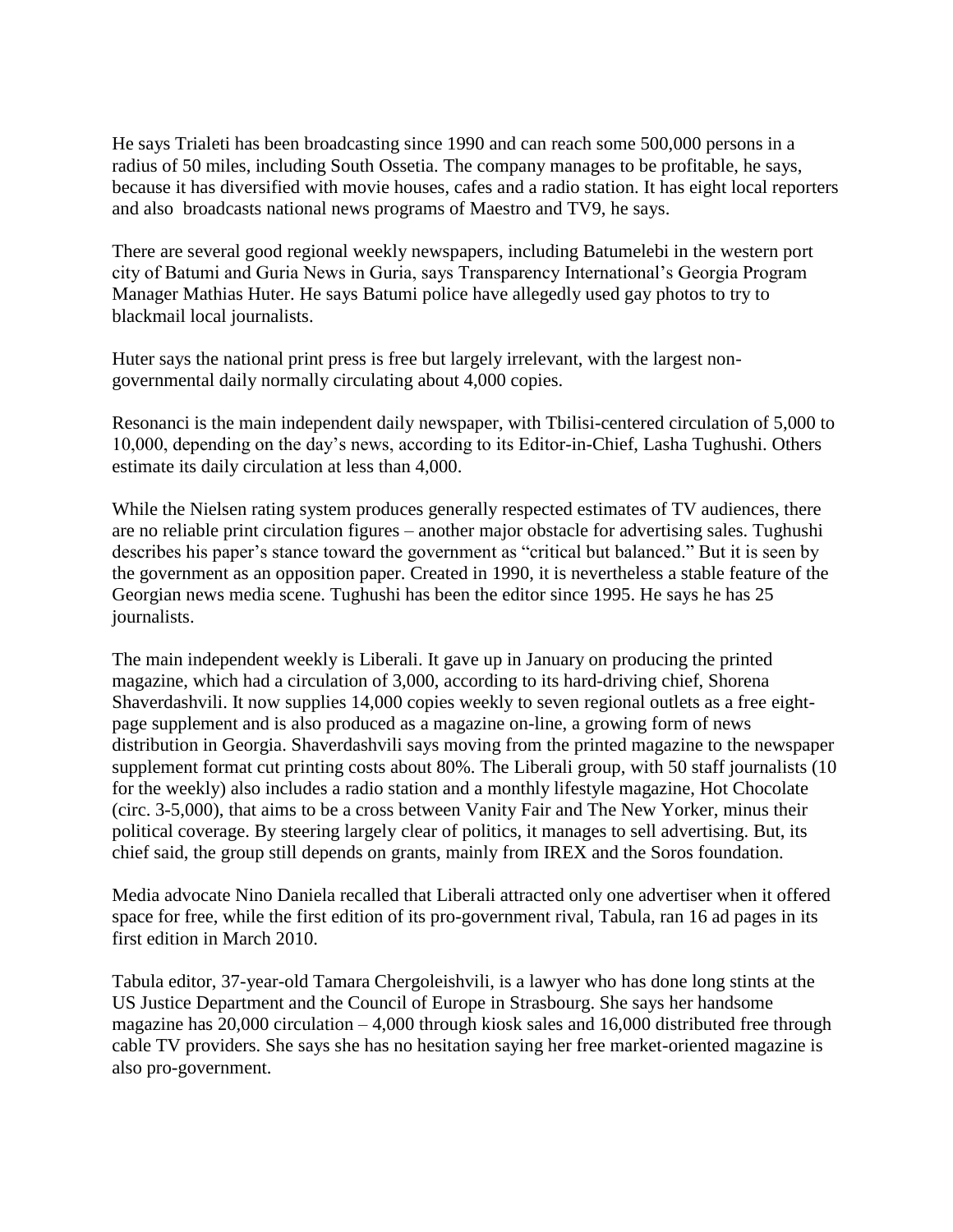It is produced from a floor of a gray Soviet-style apartment block without signs indicating its presence. Critics question how its owners can afford to sell it for just 1 lari – about 60 US cents. The editor says the magazine's income now covers three-quarters of costs and that her business plan, now in its third year, calls for profitability after five years. She says she and her personal foundation own 20%, and that 50% is owned by an investor called United Capital Group. She has a staff of 65, including 25 writers.

Chergoleishvili says her model is The Economist. Tabula's monthly English-language edition (free circ. of 2,000) runs pages-long interviews hard to imagine in The Economist.

Editor Tevdorashvili of Kviris Palitra claims a circulation of 60-70,000 for his splashy tabloid weekly, the country's largest. It has 25 journalists and is the flagship of a diversified group, totaling 150 journalists in 20 publications, a radio station and an Internet TV channel. The company has been refused a national TV license, he says. The publications include the weekly English-language Georgia Journal, distributed free in hotels and restaurants. Issues we saw carried balanced political articles. Starting journalist salaries are about \$200 a month and range up to about \$700, he says.

The editor says that after his outlets carried exclusive pictures in late May, without comment, of the police beating his journalists covering a demonstration, all six of his group's affiliated nonmedia companies were subjected to tax audits. The companies were locked down, blocking access to printing and paper production facilities. This was lifted only after a public demonstration attended by the US Ambassador and his staff. And, says Tevdorashvili, the audits found no basis for tax increases.

There has been growing solidarity amongst news media outlets not linked to the government. We attended an early afternoon demonstration on Aug. 3 of about 50 persons outside the offices of the chief public prosecutor to protest the impoundment of the Maestro TV and Global TV satellite dishes. Virtually all the leading independent editors took part in a symbolic countersequestration of the prosecutor's office. It was covered by their own outlets but not by the leading pro=government TVs, and there was no report of it on the evening news.

The government's media control system includes frequent instances reported of police aggressiveness, including arrests and reported beatings of journalists, as well as frequent seizures of cameras in which police erase images before returning cameras. But there is also a far more sophisticated controls including elements referred to above, such as:

- 1) Degradation of the print press postal distribution and street sales,
- 2) Monopoly control of the TV advertising market,
- 3) Pressures on cable TV services to exclude programs that do not have official approval.

All of this takes place in a legal framework that formally meets the standards of established democracies. US and European leaders and diplomats routinely chastise the government for the way it twists the rules of the game, but the authorities seem to feel that their alliance with the West allows them to get away with such rule-bending with nothing more serious than occasional light raps of the knuckles. More than once, we heard references to the well-known anecdote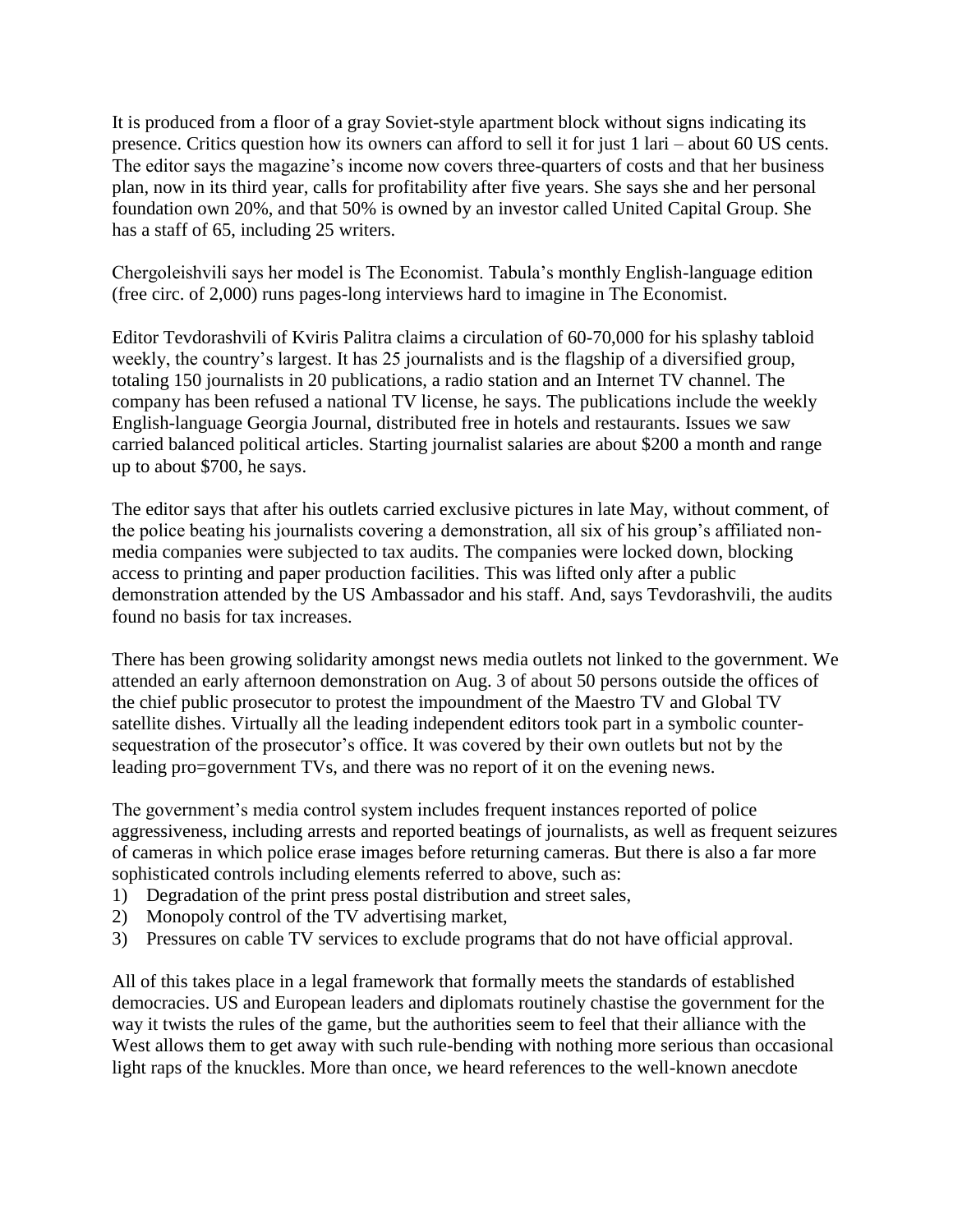about US President Franklin D. Roosevelt, who -- when told that Somoza, the dictator of Nicaragua of the time, was "an SOB" -- reputedly replied, "Yes, but he's our SOB."

There are a few obvious measures, ranging from simple to implement to complex long-term actions to correct the situation:

- 1) Allowing street hawking of the print press,
- 2) Reinstituting postal distribution so that newspapers and magazines could sell subscriptions,

3) Creation by news media outlets of a genuinely independent and broad journalists association of the kind that has been effective in much of post-Communist Europe in defending both labor and management interests,

- 4) Legal measures:
- a. Antitrust action in the advertising sector to restore competition,
- b. Introduction of sanctions for non-compliance with Freedom of Information requests,

c. Passage of a "sunshine" law making open meetings of public bodies the rule rather than the exception,

- d. Making the "must-carry" law permanent rather than merely for the 60 days before elections,
- e. Human rights training and sensitization of police and magistrates.

It should be noted that Georgia was tied with Ecuador for 104th place in the 2011-12 annual Press Freedom Index of Reporters Sans Frontieres – a ranking on a par with the South American country that currently gets the heaviest criticism for its government's press control policies.

In Annex 3 below are the provisions of Georgia's Constitution related to freedom of expression and the basic law on the subject, in Annex 4. Other relevant laws include those on regulation of broadcasting and freedom of access to information. Those texts are also generally seen as meeting international human rights and libertarian standards.

Press inquiries on this report may be made to Ronald Koven at KovenRonald@aol.com

Ronald Koven has been the European Representative of the World Press Freedom Committee since 1981, monitoring press freedom issues at intergovernmental organizations, including UNESCO, UN Human Rights Council, Organization for Security and Cooperation in Europe, Council of Europe, European Union. After the fall of the Berlin Wall, he conducted an intensive program of aid to newly independent press in Eastern Europe. Earlier, he was the political correspondent of the International Herald Tribune during the De Gaulle presidency and served 1969-81 at The Washington Post, successively as Diplomatic Editor, Foreign Editor and Paris Correspondent covering Latin Europe and the Maghreb. He was the Paris Correspondent of the Boston Globe 1981-91.

Tatiana Vaksberg is an award-winning journalist with extensive experience in broadcast and print media. She is now based in Sofia, Bulgaria as a freelance correspondent for Deutsche Welle and a columnist for the Bulgarian Helsinki Committee. She has been a US correspondent in Washington DC for the Russian service of Radio Free Europe. She has authored books and documentaries on transitional governance, international and human rights, including a groundbreaking TV investigative documentary on the forcible assimilation of Bulgaria's Turkish minority and a book on the Slobodan Milosevic trial at The Hague. She holds four Bulgarian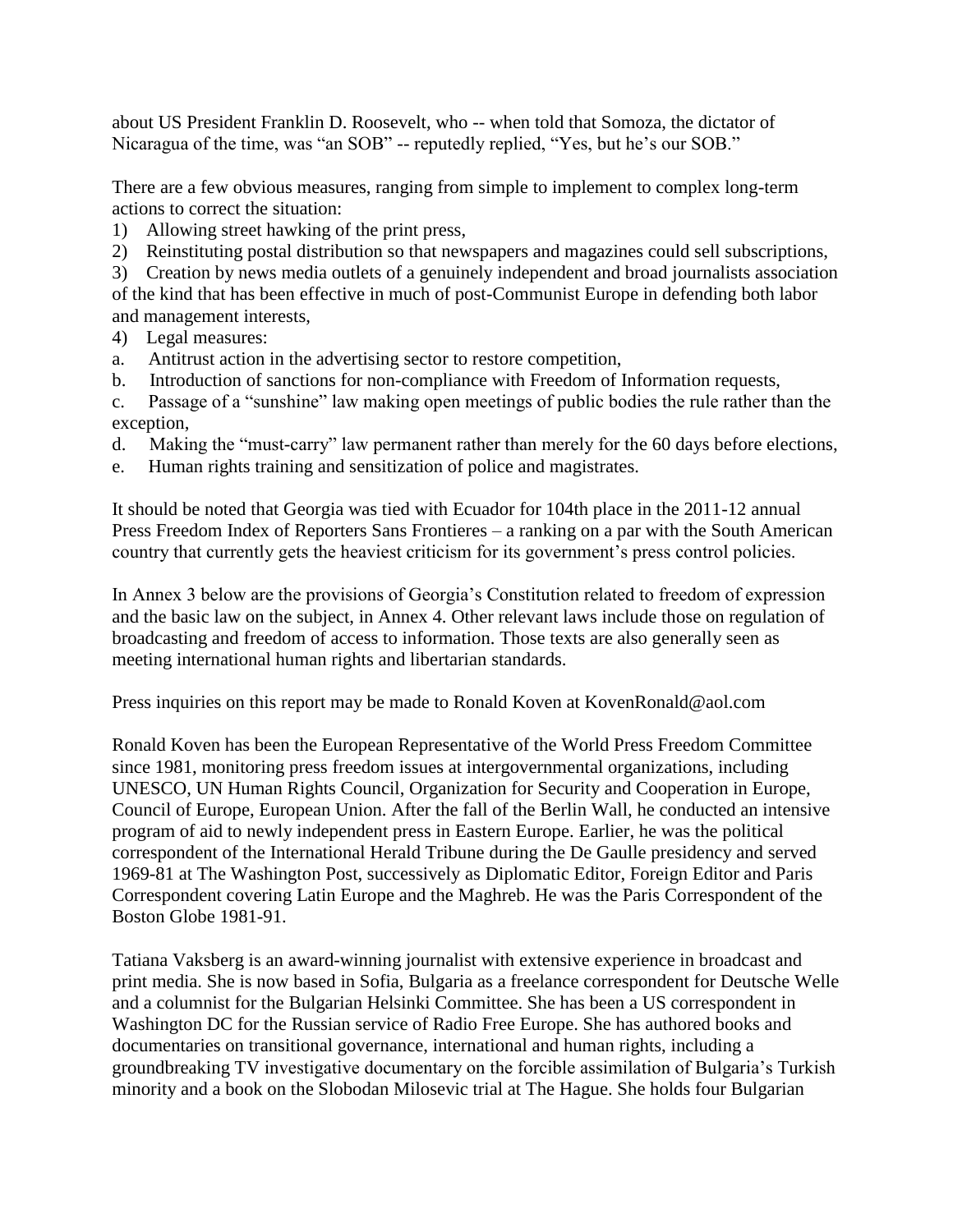awards for investigative and analytical journalism and is a Public Policy Scholar of the Woodrow Wilson International Center for Scholars.

Annex 1: Sources interviewed

Zurab Bazlidze, Director, Development & Marketing, Global TV cable TV operator

Eka Beridze, political talk show host, TV9

Nana Biganishvili, journalist, Studio Monitor TV documentary producer

Lia Chakhunashvili, Deputy Chief, IREX Georgia

Tamara Chergoleishvili, Editor-in-Chief, Tabula weekly newsmagazine

Nino Danelia, Trustee, Georgia Public Broadcaster; member, Coalition for Media Advocacy, journalism professor

Nate Geladzem, lawyer, Global TV cable TV operator

Ivlian Haindrava, Director, South Caucasus Studies Program, Republican Institute

Mathias Huter, Sr. Analyst/Program Manager, Transparency International Georgia

Natia Kapanadze, Project Coordinator, Georgian Young Lawyers Assn,

Ilia Kikabidze, Director, Maestro TV

Davit Kikalishvili, political talk show host, Rustavi 2 TV

Tamar Kordzaia, Exec. Director, Georgian Charter of Journalistic Ethics assn.

Badri Nanetashvili, Director, Trialeti regional radio-TV company, Gori

Nana Naskidashvili, journalist, Studio Monitor TV documentary producer

David Paitchadze, political talk show host, TV1, GPB, Georgian Public TV

Nugzar Popkhadze, journalism professor, ex-Soviet Georgia Chief of Ideology

Shorena Shaverdashvili, Head, Liberali news group/Dekom Media House

Matt Shelley, Chief, IREX Georgia

Peka Sivtzivadze, journalist, Asaval Dasavali weekly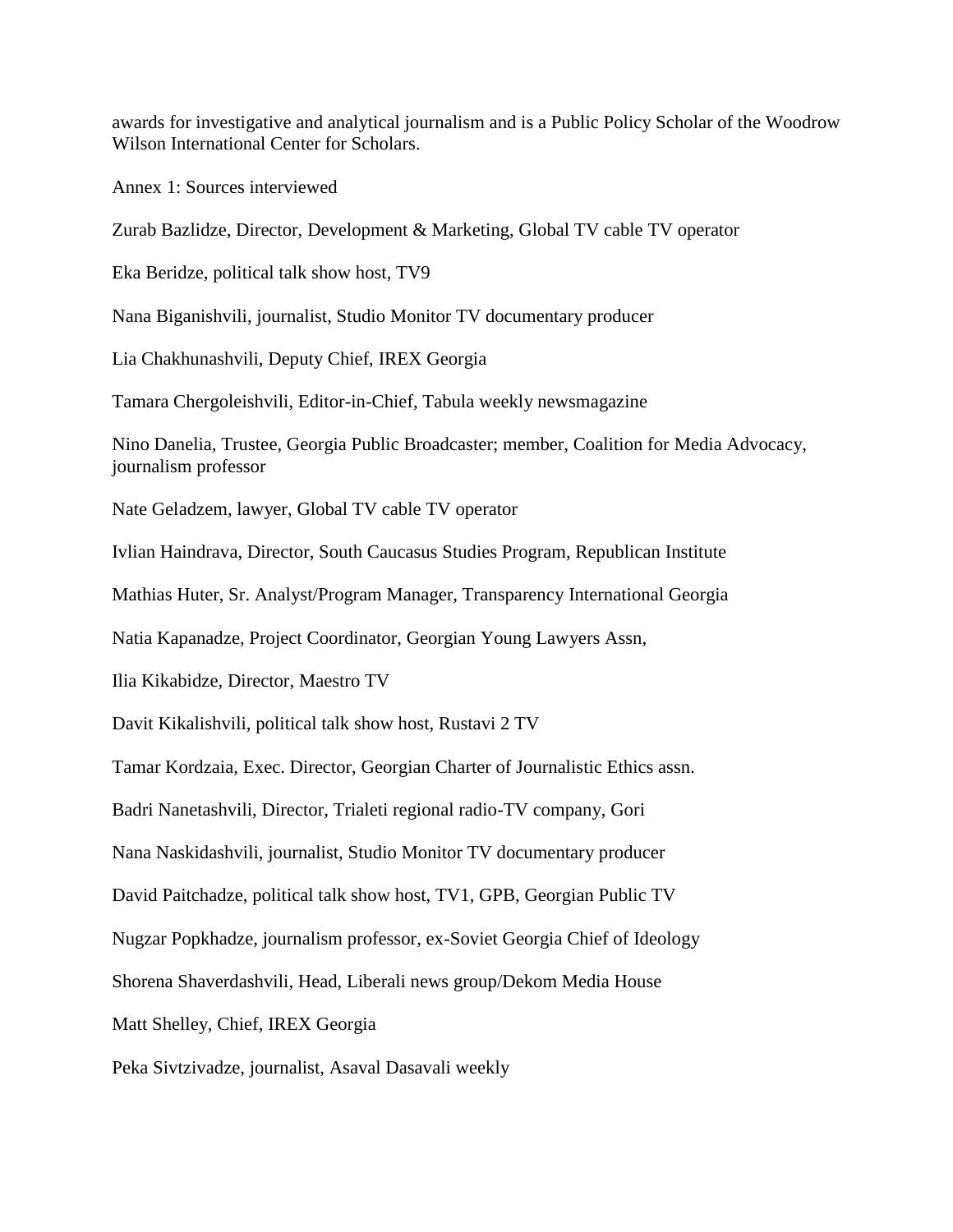George Tevdorashvili, Editor-in-Chief, Kviris Palitra weekly newspaper/media group

Baia Tsanava, Editor-in-Chief, IPN Interpressnews

Lasha Tughushi, Editor-in-Chief, Resonanci daily newspaper

Annex 2: Three channels with one news agenda

By Tatiana Vaksberg

A review I conducted of the main evening news programs of Georgia's three leading TV channels for Aug. 3, showed that they reported almost identically on the same unbalanced stories. Most topics were politicized. Normal European TV reporting and ethical standards were rarely respected, and filming and editing of most coverage was nearly identical on all three outlets.

Occasional but noticeable exceptions were displayed by the Public Broadcaster's main news program. It showed a clear effort to present a variety of viewpoints and to develop its own public interest stories, even if they were not very numerous..

### Unusual lengths

The main news programs of the three leading TV channels ran one hour each and contained an average of 17 items. The reports did not display any European or local standards for duration, running from as little as last 40 seconds to as long as 7 minutes. The durations did not seem necessarily to reflect the relative importance of events being reported.

40 seconds was allotted by Imedi TV to a new UN resolution on the Syrian conflict, placed in 10th place in the news. The longest video, lasting 7 minutes, was for Imedi coverage of a meeting in the town of Gori by the opposition Christian Democratic Party (often depicted as a government-manipulated tame opposition party). Despite its impressive length, the report was aired in 15th place and was not noted in the program's headlines.

Between those two extremes in length, most reports during the three main news programs lasted about 4 minutes (slightly less on the Public Broadcast) – twice the average length on most European TV channels.

#### Reporters eclipse themselves in favor of politicians

Most journalists of the three main TVs did not to appear much on camera and surrendered their places to political talking heads. (See exceptions below). The reporters' own texts often took up a tenth or less of their reports. Only occasionally was some time devoted to interviews with experts or eyewitnesses. Generally, the reports were dominated by speeches by government leaders to various groups -- farmers, church representatives, tourism workers, unemployed persons or ordinary voters. The speeches were often aired with little editing. A politician might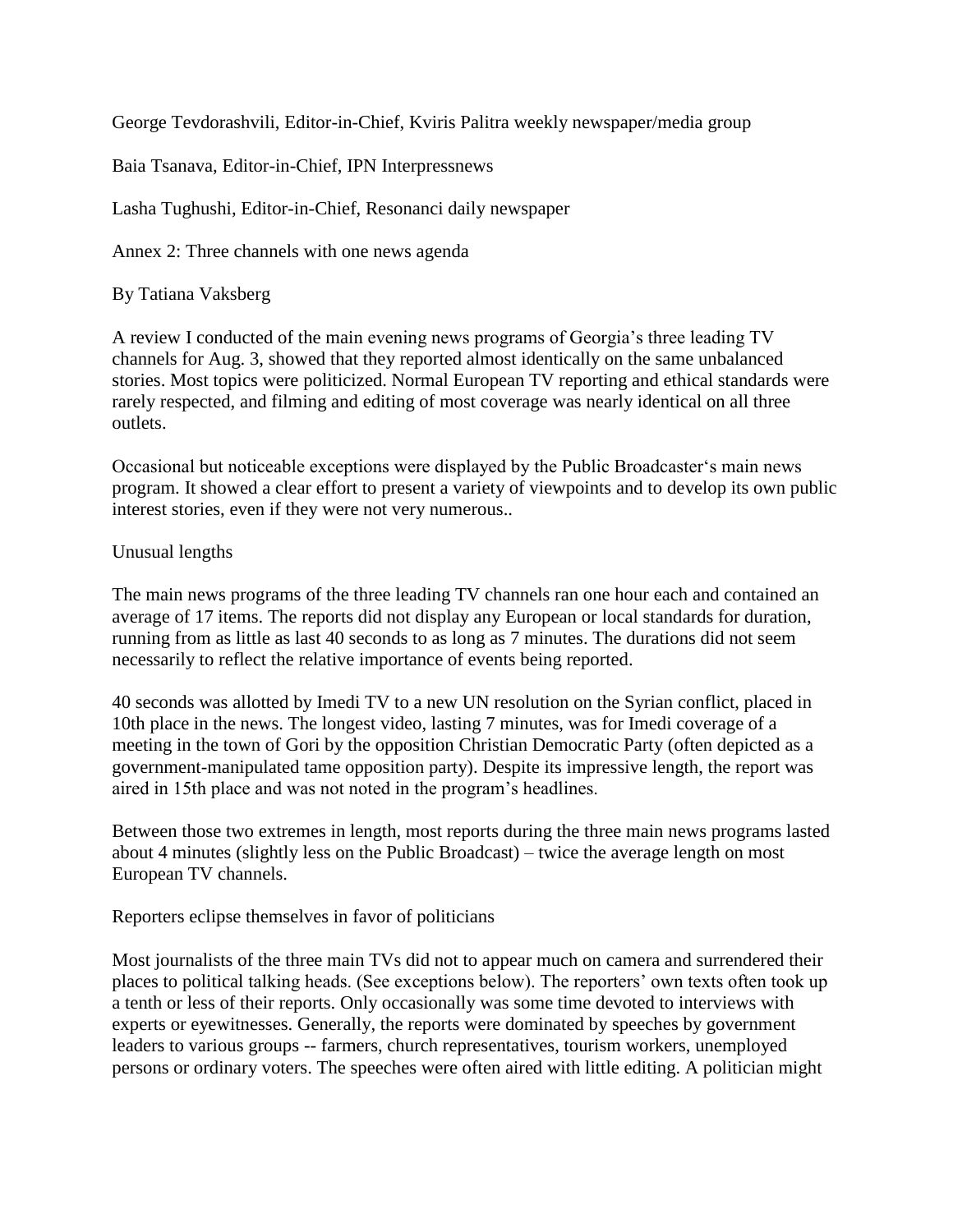stay on screen for twice as long as a TV anchor. Among notable examples were these items featuring leaders speaking almost unedited:

\* Christian Democratic Movement politicians commenting on forthcoming elections (7 minutes on Imedi; 3 minutes on Rustavi-2; 6 minutes, 30 seconds on Public TV)

\* Georgian Prime Minister meeting farmers; explaining a new government program to distribute farm products (4 minutes on Imedi, 3 minutes on Rustavi-2, 2 minutes on Public TV)

\* Georgian President visiting a village in western Georgia; promising to make it a tourist attraction (5 minutes on Imedi, 4 minutes on Rustavi-2, 3.minutes, 30 seconds on Public TV)

\* Georgian President visiting the city of Poti; observing restoration of an ancient church (5 minutes on Imedi, 3.minutes, 30 seconds on Rustavi-2)

Irrelevant commentators

Besides their overwhelming presence with political news items, the politicians were also featured in reports on arts and culture. There were two reports on restoration or archeology, with commentaries by politicians rather than relevant specialists:

\* Archeological finds of a medieval fortress in Tbilisi downtown (with the Tbilisi Mayor's commenting on both Imedi and Rustavi-2)

\* Georgian President visiting the city of Poti; observing restoration of an ancient church (with comments by the President and Church representative on both Imedi and Rustavi-2)

In contrast, Public TV news presented experts' comments on the excavation and significantly reduced the length of the church restoration report.

Strikingly similar camera work, editing and presentation

While they were heavily politicized or unbalanced in their current political or cultural news, the main Georgian TV stations did show themselves capable of best practices, in reports on unexpected news items of public importance.

On Aug. 3, a young politician and ex-journalist was found dead at his home. Some media cited suspicious circumstances in the death. Imedi aired a 4-minute report with three testimonials by neighbors and a fitness instructor, as well as background information on the deceased man. But just a while later, a similar report was aired by Rustavi-2, using the same testimonials by the same persons and similar camera work.

A close look at the three programs shows that this approach does not seem coincidental. The three different TVs carried similar camera work and editing in at least 3 more reports: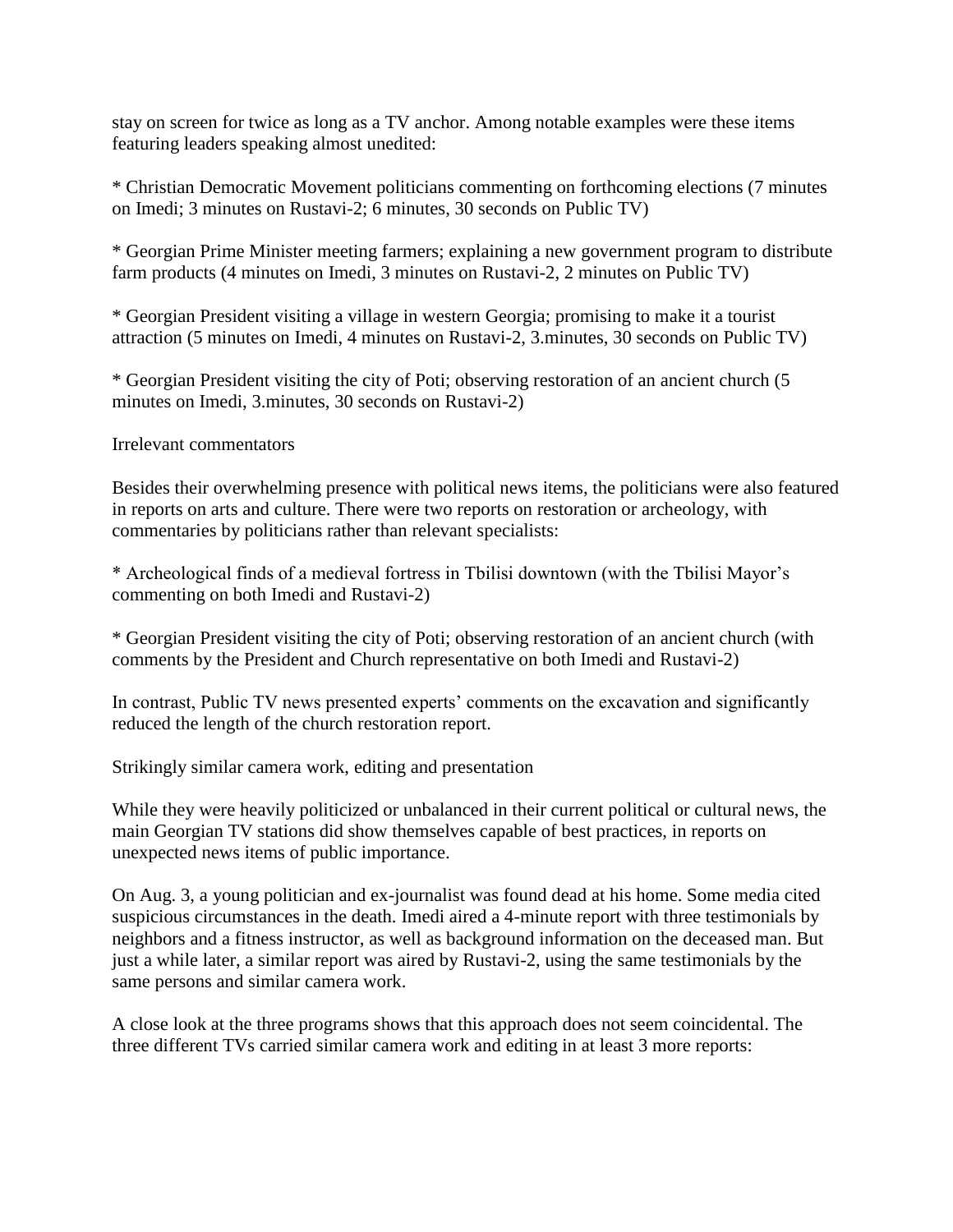\* Georgian Prime Minister meeting farmers; promising government help to distribute farm products

\* Georgian President visiting a village in western Georgia; promising to make it a tourist attraction

\* Georgian President visiting the city of Poti; observing restoration of an ancient church

Notable exceptions were two items that led the Public TV's news. Those two reports did not appear on the other channels. The subjects concerned a woman deprived of parental rights and the Olympic Games. Aside from their unusual lengths of 5 and 4 minutes respectively, both were done professionally.

However the frequent similarities from one channel to another, according to Matias Huter of the Georgian branch of Transparency International, go right down to near-identical wording.

Political ads looking like news reports

Georgian legislation allows airing of commercials during the news if a news program runs for at least 30 minutes. The Public Broadcaster is prohibited from screening ads in prime time (i.e., during the main news program). The broadcast law states that "advertisement ... shall be clearly identified and distinguished from programs."

What we monitored on the private TV stations Aug. 3 represented an average of a 6-minute block inserted in the news, with commercials, social and political ads mixed together. Each of the blocks contained 3 different political ads for the ruling party. There were no ads for other political parties.

All 3 items were presented in news reporting style. Together with the dominant presence of ruling party leaders in the news program as such, the perception of onesidedness was thus reinforced by the ads.

Self-censorship or lack of professionalism?

Why do Georgian TV journalists find it acceptable for politicians to highlight the news, rather than reporters or experts (with strangely similar images)? Why do journalists seem to abdicate their roles of informing the public and of selecting what is important and of ranking it in their presentations?

Simply recording political talking heads instead of producing original, reliable news reports might simply reflect lazy journalism, if done freely. But it seems more likely to reflect responses to pressure or self-censorship. Several journalists suggested that it may result from lack of professional standards (the view of Davit Paichadze). Nino Danelia thinks there may be several reasons.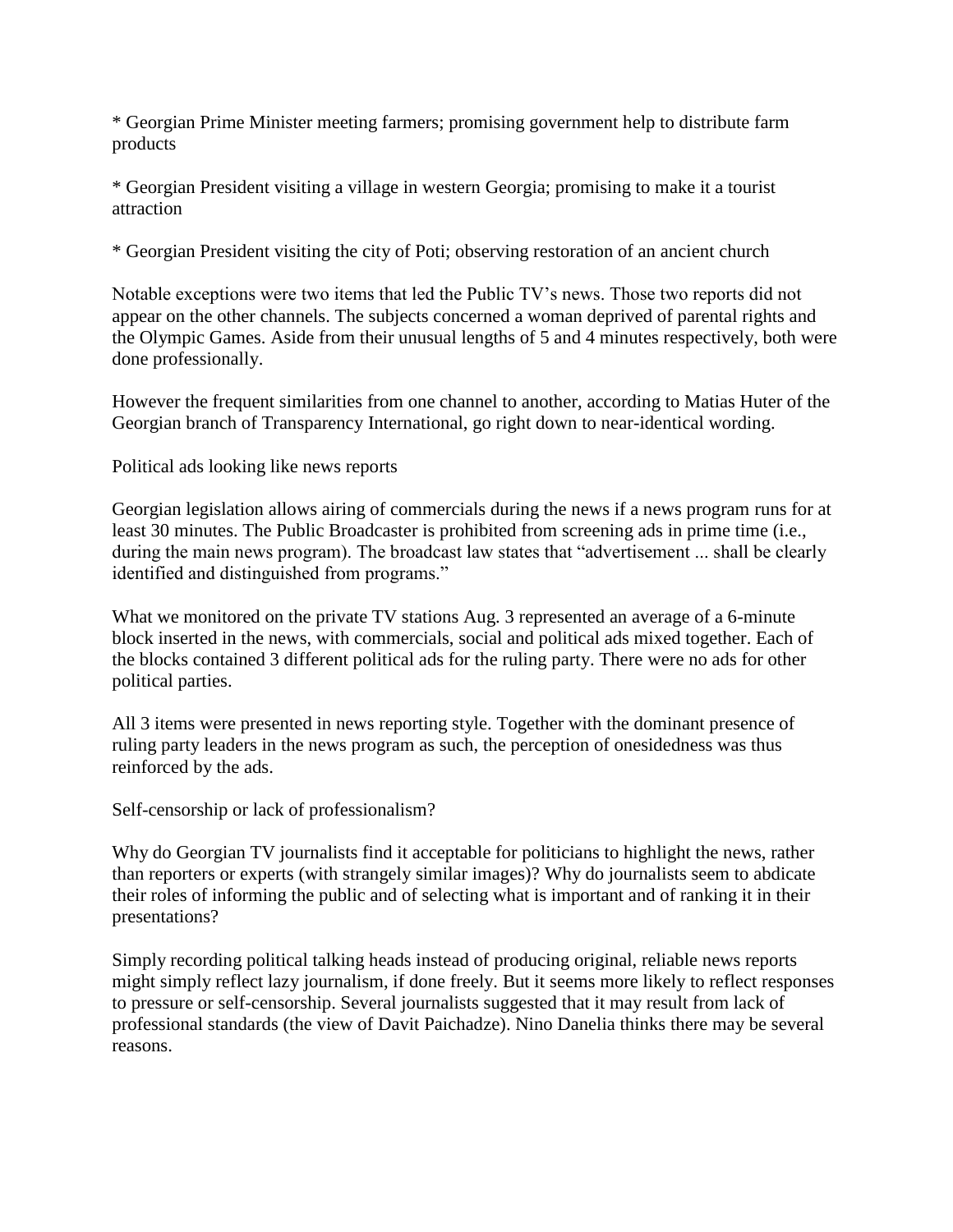We could not reach ironclad conclusions on the motivations. But we can note the risks of the practices observed. Granting primacy to politicians over journalists hampers professional development, prevents dissemination of the independent information the public needs for democratic choices, and enhances the potential for censorship. The present situation increases the risk that, in turn, new political leaders would follow the current leadership's example to dominate the TV screens.

Annex 3: Freedom of expression guarantees in the Constitution of Georgia (Adopted 24 Aug. 1995, as amended 27 Dec. 2007)

Article 19 1. Everyone has the right to freedom of speech, thought, conscience, religion and belief.

2. The persecution of a person on the account of his/her speech, thought, religion or belief as well as the compulsion to express his/her opinion about them shall be impermissible.

3. The restriction of the freedoms enumerated in the present Article shall be impermissible unless their manifestation infringes the rights of others.

Article 23 1. The freedom of intellectual creation shall be guaranteed. The right to intellectual property shall be inviolable.

2. Interference in creative process, censorship in the field of creative activity shall be impermissible.

3. The seizure of creative work and prohibition of its dissemination shall be impermissible, unless it infringes the legal rights of others.

Article 24 1. Everyone has the right to receive and impart information freely, to express and impart his/her opinion orally, in writing or by or in any other means.

2. Mass media shall be free. Censorship shall be impermissible.

3. Neither the State nor particular individuals shall have the right to monopolize mass media or means of dissemination of information.

4. The exercise of the rights enumerated in the first and second paragraphs of the present Article may be restricted by law in such conditions that are necessary in a democratic society in the interests of ensuring state security, territorial integrity or public safety, for prevention of crime, for protection of the rights and dignity of others, for prevention of disclosure of information acknowledged to be confidential or for ensuring the independence and impartiality of justice.

Article 41 1. Every citizen of Georgia shall have the right to become acquainted, in accordance with a procedure prescribed by law, with the information about him/her stored in state institutions as well as official documents existing there, unless they contain state, professional or commercial secrets.

2. The information existing in official papers pertaining to an individual's health, his/her finances or other private matters, shall not be accessible to anyone without the consent of the individual in question, except in cases determined by law, when it is necessary for ensuring the state security or public safety, for the protection of health, rights and freedoms of others.

Annex 4: Georgian law on Freedom of Speech and Expression Chapter I. General Provisions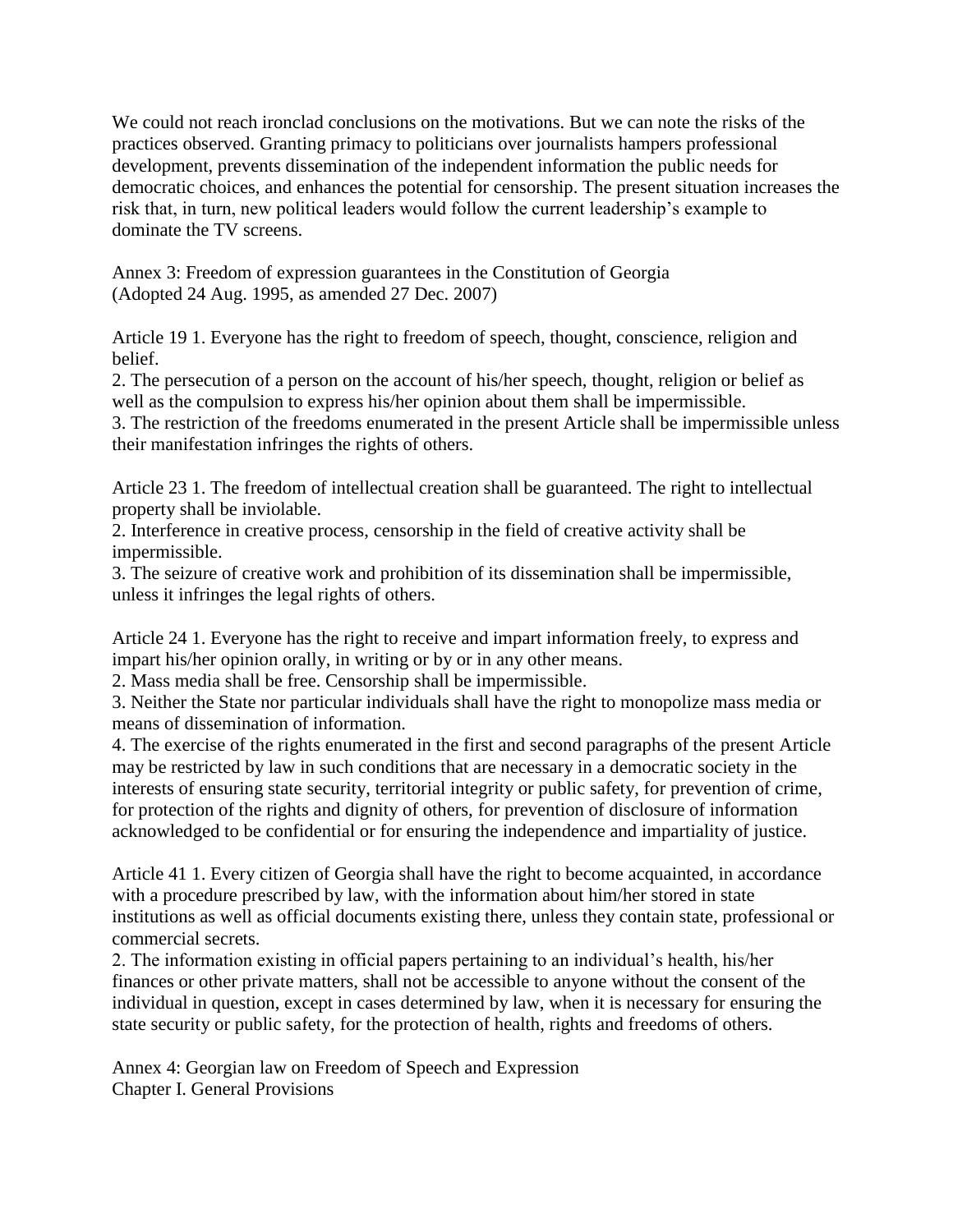Article 1. Definition of terms

The terms used in this Law shall have the following meaning:

a) Statement – information publicly disseminated or disclosed by a person to a third party;

b) Opinion – value judgment, a viewpoint, a comment, as well as expression of ideas by any means reflecting the attitude to a person, an event or a subject that does not contain verifiable or deniable facts;

c) Object of expression – a topic or an issue, which is being discussed with respect to which opinions are expressed;

d) Advocacy – a statement the author of which aims at or obviously assumes provoking certain actions;

e) Defamation – a statement containing an essentially substantially false fact(s) causing damage to a person or his reputation;

f) Obscenity – a statement, which does not have a political, cultural, educational or scientific value, harshly violating universally recognized ethical norms of society;

g) Public interest – the interest within society (and not a simple curiosity of individuals) to the events related to the exercise of public self-government in a democratic state;

h) Administrative agency – an agency, institution or a person specified in Article 2, Paragraph 1, Sub-paragraph "a" of the General Administrative Code of Georgia, except for the Public Service Broadcasting;

i) Public figure – an official specified in Article 2 of the "Law of Georgia on Conflict of Interests and Corruption in public service"; a person whose decision or opinion has a substantial influence over public life; a person attracting public attention in relation to certain issues due to his specific actions;

j) Private person – a natural or legal person that is not a public figure or an administrative agency;

k) State secret – information, which is considered a state secret by the rule prescribed under the "Law of Georgia on State Secrets" that is subject to State protection;

l) Commercial secret – information specified in Article 272 by the General Administrative Code of Code; information on an administrative agency is not a commercial secret;

m) Personal secret – information having personal value that should be protected according to the law as well as the information or facts with respect to which a person has a reasonable expectation of inviolability of private life. Information on an administrative agency shall not be

considered a private secret;

n) Professional secret – secrecy of confession, information confided to a Parliament member, a doctor, a journalist, a public defender, a lawyer in the course of their professional activities as well as information having professional value, which became known to a person on condition of confidentiality in the course of performance of this person's professional duties, the disclosure of which information may cause damage to the professional reputation of the person. Information, which is not a state secret, or another person's private or commercial secret as well as information on an administrative agency shall not be considered a professional secret.

o) Clear and foreseeable law – a norm worded with due accuracy, which does not have general, ambiguous and unclear provisions, enabling a person regulate his activity and anticipate its legal consequences;

o) Narrowly tailored law – a norm establishing a direct requirement, specific criteria and an exhaustive list of restrictions, containing guarantees against inexpedient use of this norm; p) Legitimate aim – values protected by Article 24, Paragraph 4 and Article 26, Paragraph 3;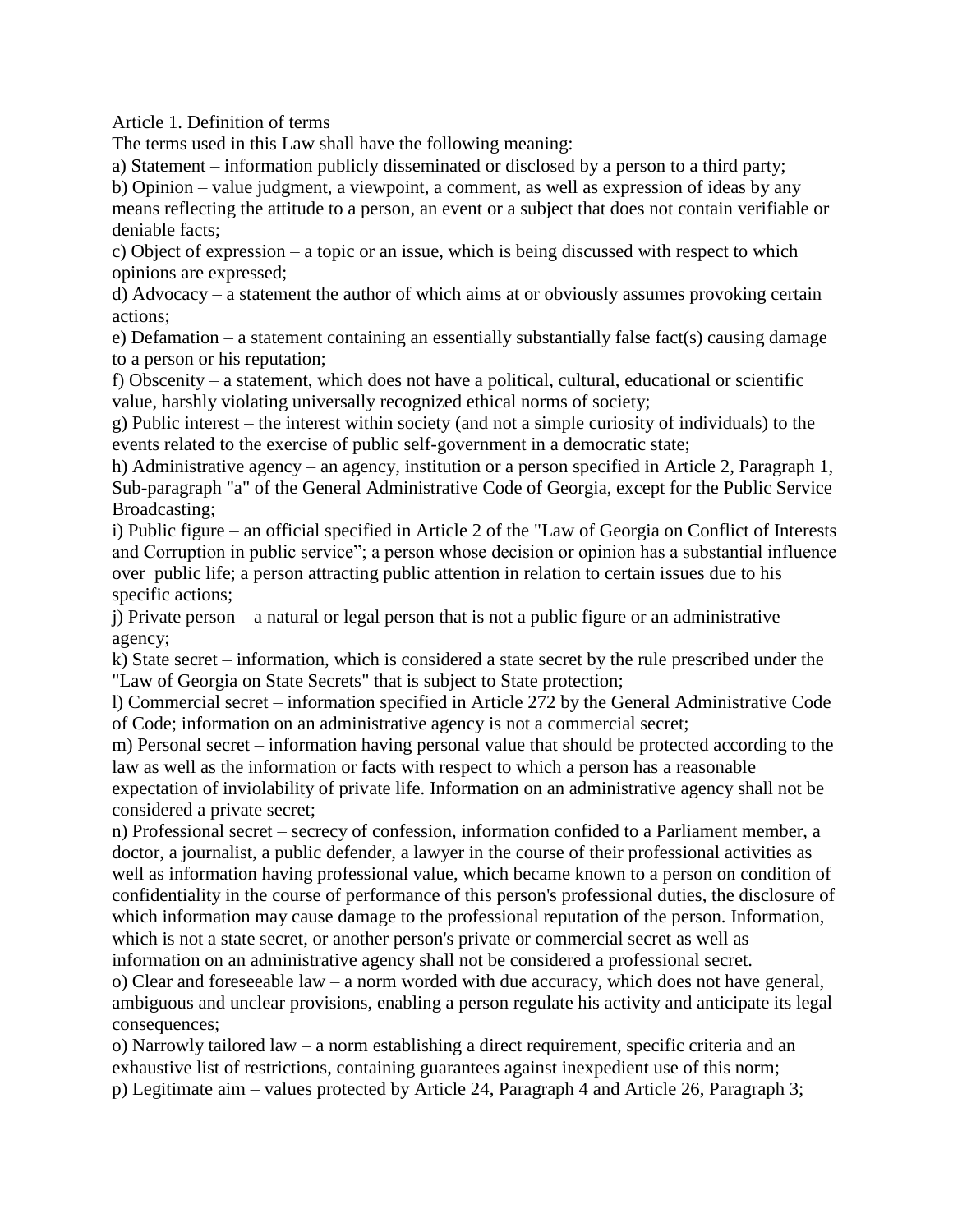q) Non-discrimination – prohibition of making various decisions in case of identical facts and the commitment of equal treatment;

r) Restriction critically necessary in a democratic society – a restriction deriving from a legitimate aim, which is intended for protection of the vital and unalterable values for the existence of a democratic society and that can be carried out only when all other reasonable and sufficient steps for achieving the legitimate aim are exhausted.

s) Proportionality of a restriction – a restriction pursuant to a legitimate aim and critical necessity, which is the most effective and the least restrictive means for achieving the legitimate aim. Application of stricter norms shall take place only when otherwise it is impossible to achieve a legitimate aim and meet the requirements of the pressing need;

t) Absolute privilege – complete and unconditional release of a person from the liability envisaged by law;

u) Qualified privilege – partial or conditional release of a person from the responsibility liability envisaged by law. A person may lose the privilege under a reasoned, justified decision of the court due to a culpable conduct.

v) Media – printing or electronic means of mass communication, including the Internet. Article 2. Interpretation of the Law

The interpretation of this Law shall be made in accordance with the Constitution of Georgia, the international commitments undertaken by Georgia, including the European Convention on Human Rights and Freedoms and case law of the European Court of Human Rights.

Article 3. Freedom of speech and expression

1. The State recognizes and protects the freedom of expression as an inherent and supreme human value. In the course of discharge of the authority, people and the State are bound by these rights and freedoms, as by directly applicable law.

2. Everyone, except for administrative agencies, enjoys the right to freedom of expression that implies the following:

a) Absolute freedom of opinion;

b) Freedom of political speech and debates;

c) Obtaining, receipt, creation, keeping, processing and dissemination of any kind of information and ideas;

d) Prohibition of censorship, editorial independence and pluralism of the media, the right of a journalist to keep confidential the source of information and make editorial decisions based on his own conscience;

e) Academic freedom of learning, teaching and research;

f) Freedom of art, mastery and inventions;

g) The right to speak any language, use any alphabet;

h) The right to charity;

i) The right to whistleblow and protection of the whistleblowers;

j) freedom from coercion, freedom to express opinions on religion, belief, conscience, ethnical, cultural and social belonging, origin, family, property and social position as well as all the facts that may become a ground for restriction of his rights and freedoms.

3. This Law does not disregard other rights, freedoms and guarantees provided for by the Constitution of Georgia and other universally recognized rights, freedoms and guarantees related to the freedom of expression, which are not reflected herein but naturally derive from the universally recognized rights and freedoms.

Article 4. Freedom of thought and appeal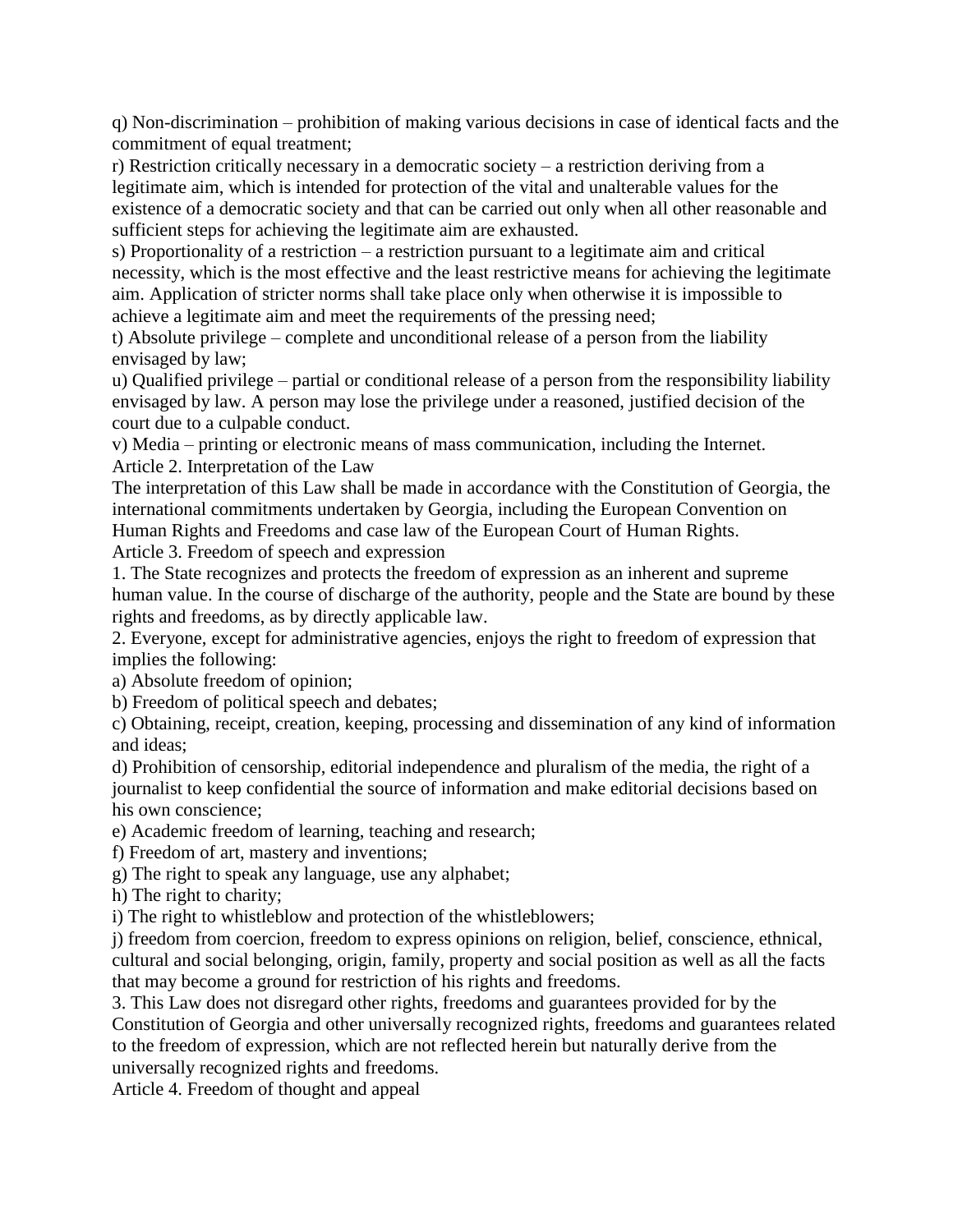1. The freedom of thought shall be protected as an absolute privilege.

2. Advocacy shall be protected by a qualified privilege. An incitement shall cause liability envisaged by law only when a person commits an intentional action that creates direct and substantial danger of an illegal consequence.

Article 5. Freedom of political and court speech

1. A statement shall not cause liability for defamation if it is made: a) during political debates as well as with respect to performance of the official duties by a member of the Parliament or a local assembly; b) at a pretrial or court hearing, before a public defender, at a meeting of the Parliament or a local assembly, as well as their committees within official authority of a person; c) upon the request of an authorized body.

2. In case of filing a suit on defamation, the court shall verify the facts specified in the first paragraph of this Article at the preparatory meeting held with the participation of the parties. In case of confirmation of such facts, the court shall make a ruling provided for by Articles 209 and 273 of the Civil Procedures Code of Georgia that does not cause the consequences specified in Article 18 of this Law.

Article 6. Court guarantees

1. A person shall be authorized to apply to court with a request to avoid or eradicate consequences of violation of the rights guaranteed and protected by this Law as well as a request to restore the right violated as a result of interference.

2. In case of a court dispute related to defamation published by a journalist in the media, the defendant shall be the owner of the media.

3. The subject of a court dispute on defamation cannot be a statement, which is related to an indefinite group of persons and/or in which the claimant is not unambiguously identified.

4. A court dispute on defamation cannot be initiated on the private non-property rights of a deceased person, protection of state or administrative bodies.

5. During a court dispute on defamation an improper defendant is a person who is not the author of the statement or the editor or a person who technically ensured dissemination of the statement, except for the case when he clearly and directly supports the statement.

6. During a court dispute on defamation, the court shall take measures for settlement of the dispute between the parties. It is authorized to postpone the deliberations of the case and fix a period for a settlement, which should not exceed one month.

Article 7. Standard and Burden of proof

1. Any restrictions of the rights guaranteed and protected by this law shall be based on incontrovertible evidence.

2. In case of restriction of the rights guaranteed and protected by this law, any doubt, which is not proved according to the rule prescribed by law, shall be decided against the restriction of these rights.

3. Any reasonable doubt which is not proved according the rule prescribed by law during dispute about assignment of status of private or public person should be interpreted in favor of assignment of a status of the public figure.

4. Any reasonable doubt which is not proved according to the rule prescribed by law during dispute about assignment of status of public interest or curiosity, shall be decided in favor of assignment of a status of the public interest.

5. Any reasonable doubt which is not proved according to the rule prescribed by law during dispute about assignment of status opinion or fact to a statement should be interpreted in favor of assignment of status of opinion.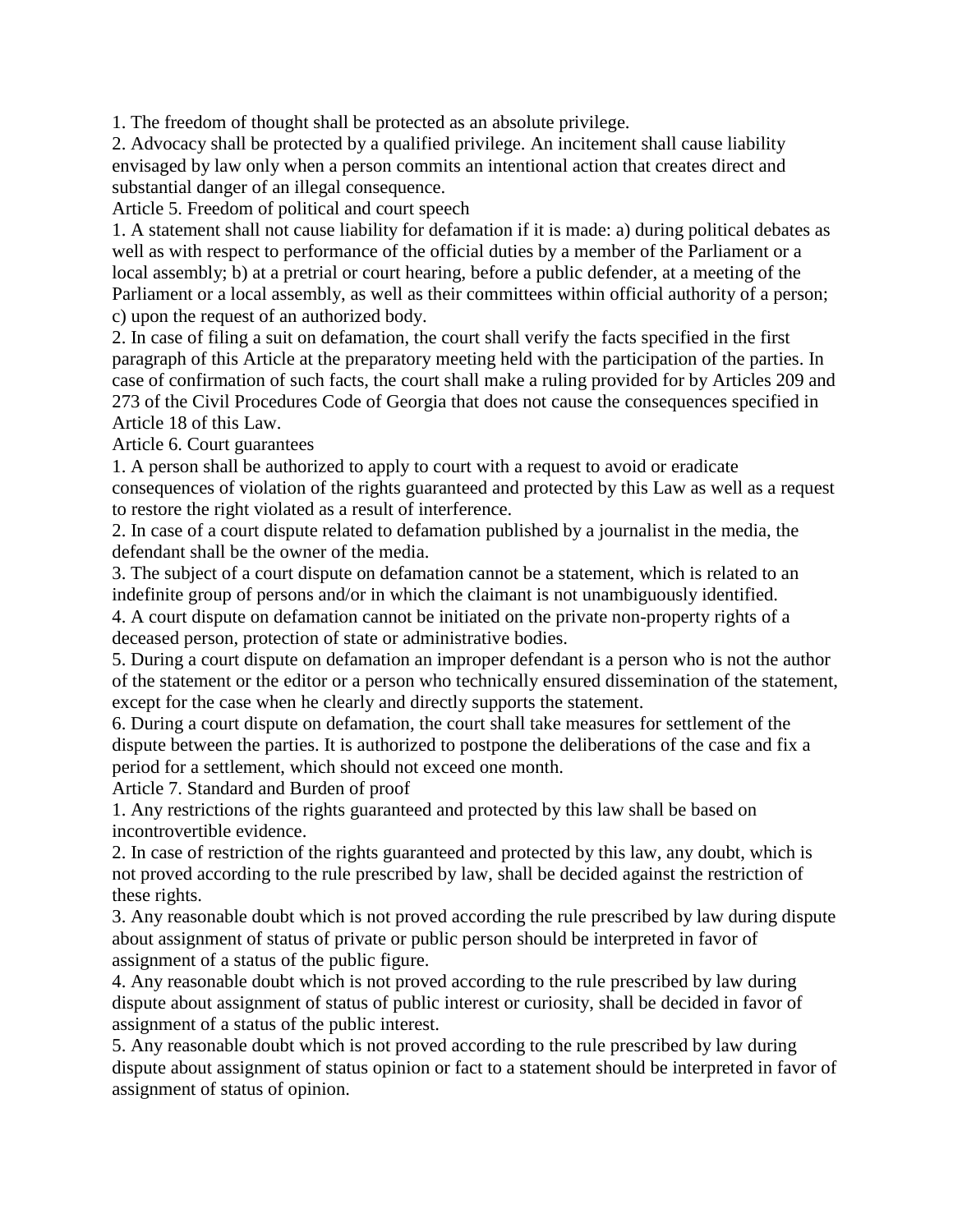6. The burden of proof of restriction of the freedom of expression lies upon the initiator of the restriction. Any doubt, which is not proved according to the rule prescribed by law, shall be decided against the restriction of the freedom of expression.

7. The refusal of the respondent on the case of restriction of the freedom of expression to disclose a professional secret or the source cannot be the only ground for making a decision against the respondent.

Chapter II. Grounds and Rules for Restriction

Article 8. Grounds for restriction of the freedom of speech and expression

1. Any restriction of the rights recognized and protected by this Law can be established only if it is introduced by a clear and foreseeable, narrowly tailored law, and good protected by the restriction exceeds the damage caused by the restriction.

2. Restrictions recognized and protected by this Law shall be: a) directly intended for fulfillment of a legitimate aim; b) Critically necessary in a democratic society; c) Non-discriminatory;

d) Proportionally restricted.

Article 9. Content regulation

1. Content regulation of the freedom of speech and expression can be established by law if it is related to: a) Defamation; b) Obscenity; c) Fighting words; d) Incitement to commit an offence; e) Threat;

f) State, commercial, private or professional secret; g) Advertising, TV-shopping or sponsorship; h) Freedom of speech and expression of military serviceman, an administrative agency and its official, member or employee. i) Freedom of speech and expression of a detained person or a person with restricted liberty; j) Freedom of speech by a person without or limited legal capacity.

2. Content-based regulation can be only carried out through viewpoint-neutral, nondiscriminatory regulations.

Article 10. Content-neutral regulation

1. In case of a content-neutral regulation, restriction of the object of expression shall be inadmissible.

2. Content-neutral regulation can only provide for a non-discriminatory restriction of the place, time and form, which does not affect the content of the information or ideas or the expressive effect or leaves a possibility of their expression through different means.

Chapter III. Protection of Confidentiality

Article 11. Protection of a professional secret and its source

1. The source of a professional secret shall be protected by an absolute privilege and no one shall be entitled to demand the disclosure of this source. In case of a court dispute on restriction of the freedom of speech, the respondent shall not be imposed the obligation of disclosure of a confidential source of information.

2. Disclosure of confidential information without consent of its owner or a reasoned court decision in cases prescribed by law shall be inadmissible.

3. The Court shall be authorized to make a ruling on securing evidences only with respect to disclosure of the part of information of which the necessity of the disclosure has been proved.

4. Confidential information received through disclosure can be used only for the purpose for which it was disclosed.

Article 12. Liability for disclosure of a secret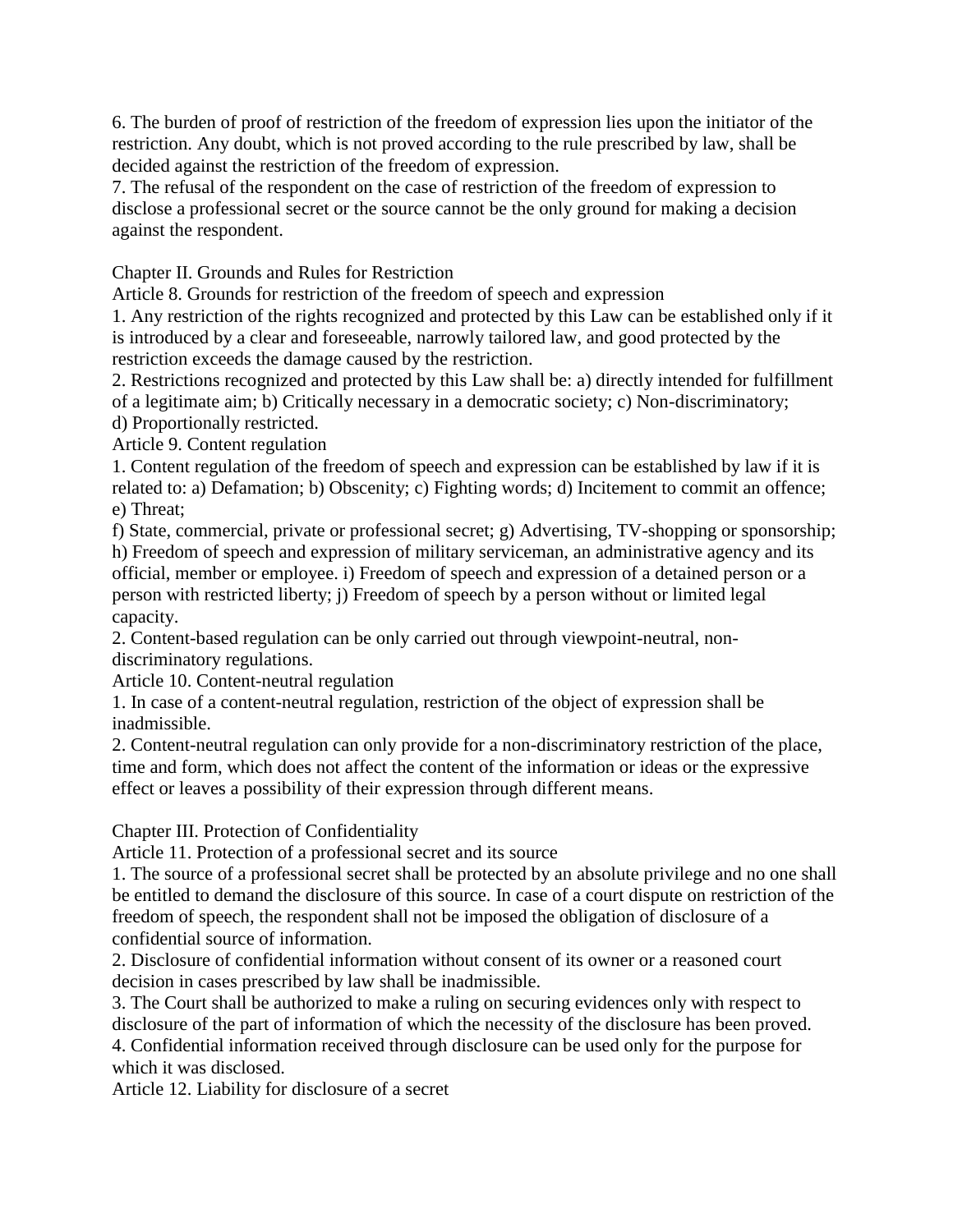1. A person shall be liable only for disclosure of a secret, which should be protected by him due to his official position or under a civil contract, and a disclosure of which creates direct and substantial danger to the values protected by law.

2. A person shall be relieved of liability if the purpose of disclosure of a secret was protection of the lawful interests of the society, and if the good protected exceeds the damage caused.

3. The freedom of expression shall not be restricted by reason of inviolability of private life and protection of a personal secret with respect to an event that should be known to a person for the exercise of public self-government in a democratic society.

4. A person is entitled to demand compensation of property and non-property (moral) damage for the violation of the rights provided for in Paragraphs 1 and 2 of this Article.

### Chapter IV. Defamation

Article 13. Defamation against a private person

A person shall be imposed civil liability for defamation against a private person if the claimant proves in court that the statement of the respondent contains essentially false facts directly related to the claimant, and this statement caused damage to the latter.

Article 14. Defamation against a public figure

A person shall be imposed civil liability for defamation against a public person if the claimant proves in court that the statement of the respondent contains essentially wrong facts related directly to the claimant, this statement caused damage to the latter, and which was made with advance knowledge of falsity, or the respondent acted with reckless disregard that caused dissemination of the information containing essentially false fact.

Article 15. Qualified privilege for defamation

A person shall have a qualified privilege for a statement containing essentially false fact if: a) He has taken reasonable steps to verify the accuracy of the fact, but failed to avoid a mistake and took efficient measures for the restoration of the reputation damaged due to defamation; b) The purpose of his action was protection of the legitimate interests of the society, and the good protected exceed the damage caused; c) He made a statement with the claimant's consent; d) His statement was a corresponding reply to a statement made by the respondent against him; e) His statement was a fair and accurate reporting related to an event of public interest. Article 16. Limits of liability for defamation

A person shall not be imposed a liability if he did not and could not know that he disseminated defamation.

Article 17. Compensation of damage caused by defamation

1. A respondent can be imposed obligation of publication of information on the court decision, according to the rule prescribed by the court

2. It shall inadmissible to compel a person to apologize.

3. If a person makes a correction or denial within the term established by law, however, correction and denial is not sufficient for the proper compensation of the damage caused to the claimant, the respondent may be imposed compensation of property or/and non-property (moral) damage.

Article 18. Ill-founded claim of defamation

In case of filing a clearly ill-founded suit on defamation for the purpose of unlawful restriction of freedom of speech and expression, the respondent shall be entitled to claim from the respondent pecuniary compensation within the reasonable limits.

Article 19. Time Limitation for filing a suit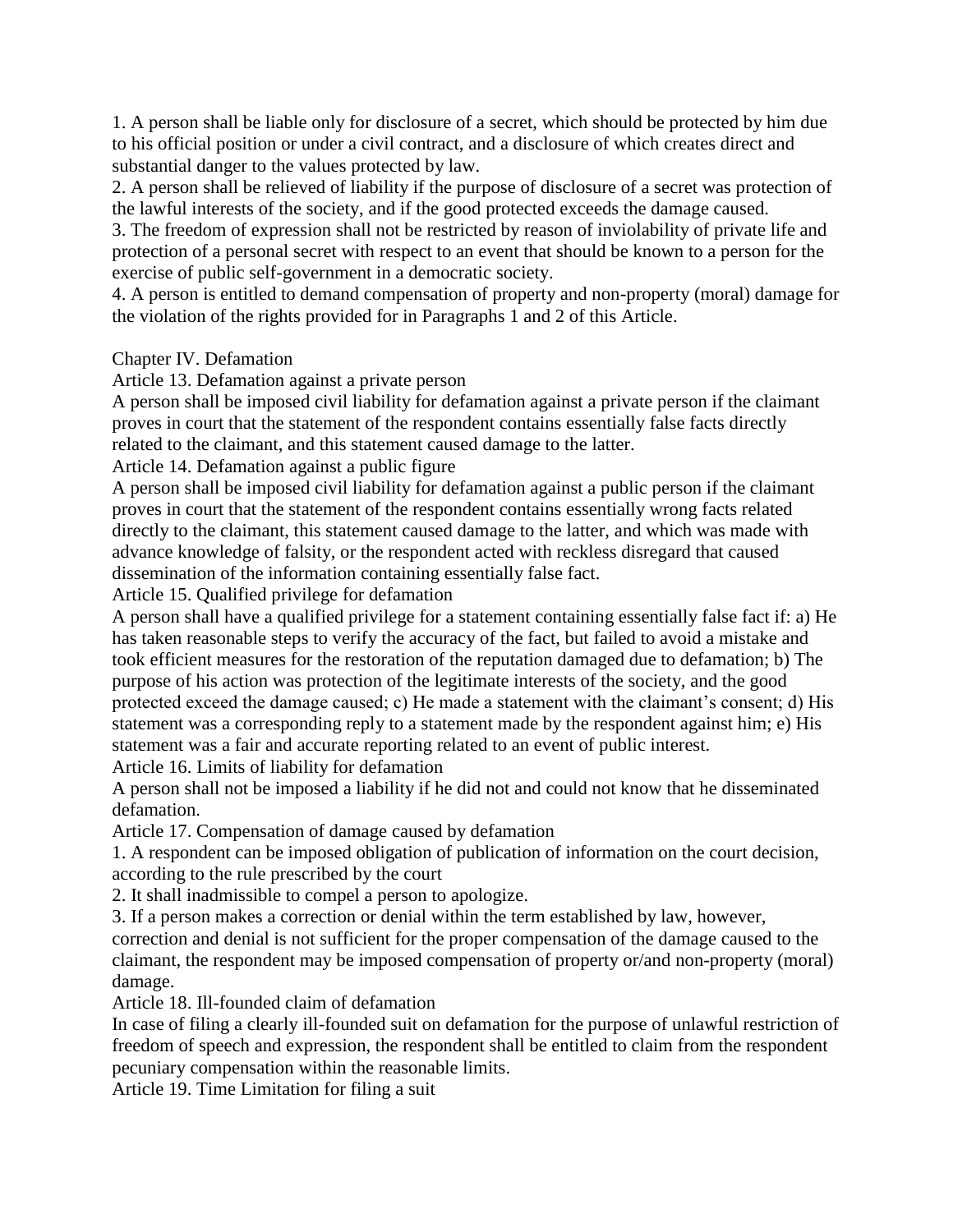A suit on defamation shall be filed with the court within 100 days after the person became acquainted or could become acquainted with the statement.

Chapter V. Conclusive Provisions Article 20. Invalidated act From the moment of enactment of this Law, the "Law of Georgia on Press and other Mass Media Means" shall be invalidated. Article 21. Enactment of the Law This Law enters into force from the moment of its promulgation.

The President of Georgia, M. Saakashvili Tbilisi, 24 May, 2004

Annex 5: Georgian Charter of Journalistic Ethics (unofficial translation)

Preamble: Freedom of speech and freedom of expression are one of the basic human rights. Any right and obligation of a professional journalist arises from the right of a society to be informed on events and opinions.

The Charter is based on Article 10 of the European Convention for the Protection of Human Rights and Fundamental Freedoms and on the Declaration of Principles on the Conduct of Journalists of the International Federation of Journalists. These principles became the professional standards of conduct for those journalists who obtain, transmit and disseminate information and comment on current events.

We, representatives of the Georgian media accept responsibility to follow the principles below. … Professional questions are considered to be the sole competence of our colleagues, and we reject any interference in the exercise of this competence by the Government or by other powers.

1. Journalists should respect the right of society to receive fair and exact information.

2. Journalists may not be forced to act against their beliefs or express viewpoints against their consciences in their professional work.

3. Journalists should publish information based on facts, whose source is proven. Journalists should not hide important facts, nor falsify documents or information.

4. Journalists should use only honest and fair methods to get information, photos and documents. 5. Media must correct wrong or misleading reports that they have published.

6. Journalists have a moral responsibility not to reveal their confidential sources of information.

7. Journalists should be aware that encouraging discrimination through media may harm society. For that reason, journalists must do their best to avoid discrimination against anyone based on

race, gender, sexual orientation, language, religion, political or other opinions, and ethnic or social origin.

8. Journalists must defend children's rights in their professional work. Journalists should give priority to children's interests and should not prepare or publish materials harmful to children.